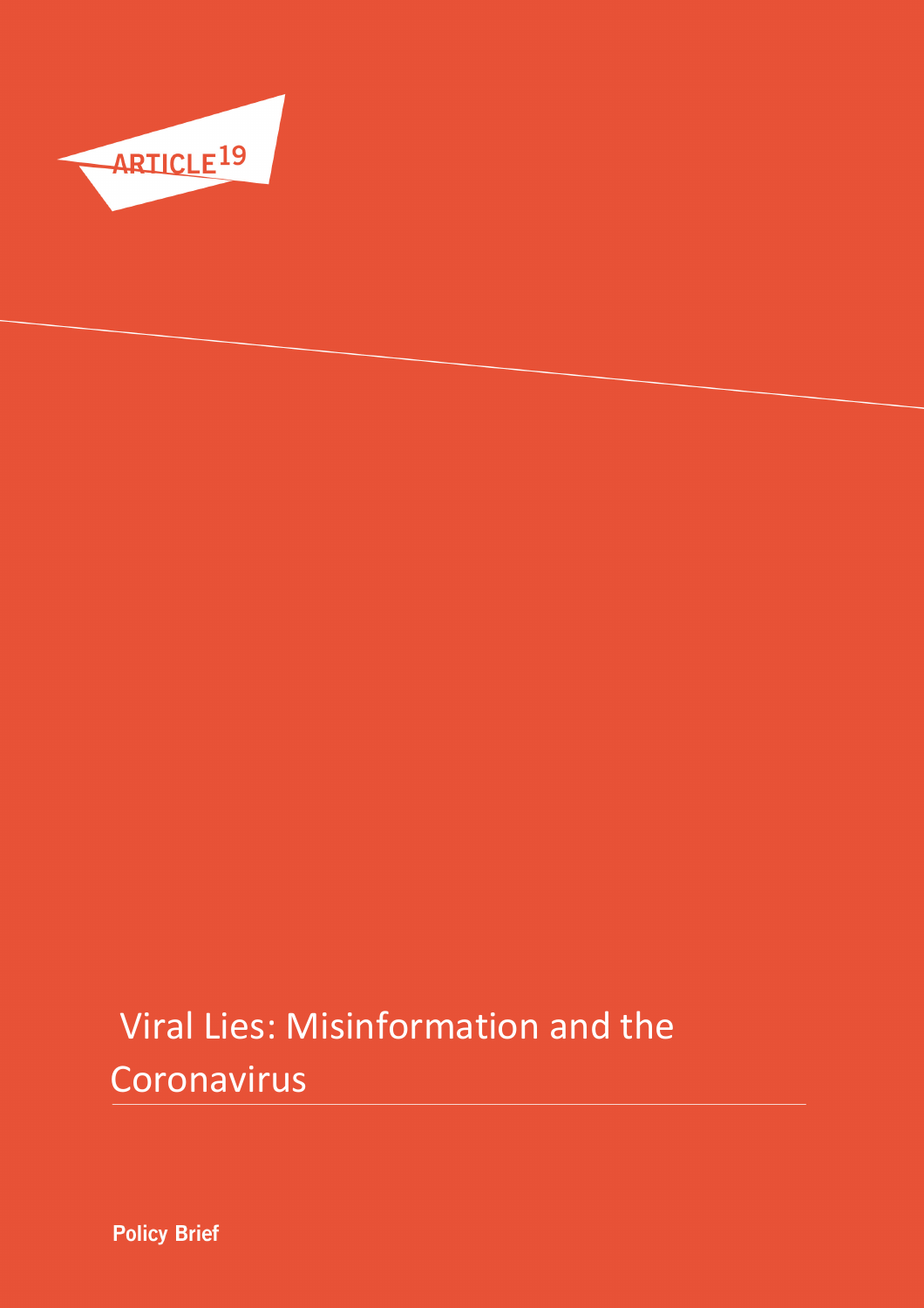March 2020

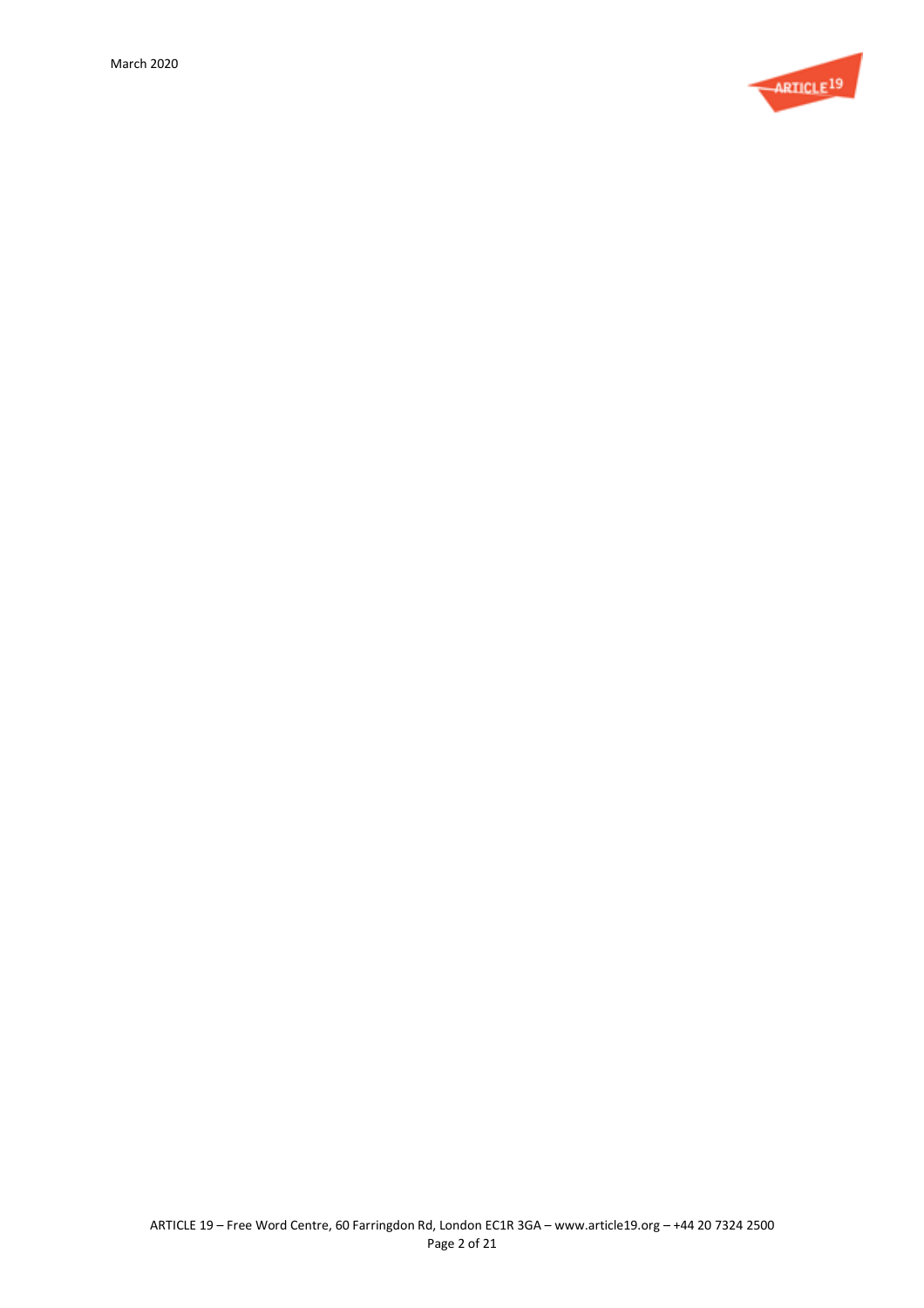

### Executive summary

In the past three months, COVID-19, the disease caused by a new strain of coronavirus, has exploded across the globe. The spread of the virus has been matched by the proliferation of misinformation and 'hate speech' directed at individuals of Chinese or Asian descent. Freedom of expression has been one of the casualties of the epidemic, as some governments have used censorship, arrests and the application of repressive laws to address these challenges and control public narratives about the crisis.

In February, the World Health Organization (WHO) raised concerns about an "infodemic" caused by a flood of false and misleading information about COVID-19. Social media posts advancing bogus cures, conspiracy theories and inaccurate reports of the virus's spread are viewed more often than information from authoritative sources. At times untruths creep into the reporting of traditional media outlets. In many instances, misinformation has diverted the attention of policymakers, fostered distrust in governments, and sowed confusion among the public.

The COVID-19 outbreak has also stoked fear, discrimination and intolerance in many parts of the world. Individuals and communities targeted with 'hate speech' worry that hateful rhetoric may be followed by discrimination or violence.

In their efforts to address these challenges, governments have at times embraced heavy-handed and counterproductive approaches. China's attempt to stifle public reporting about COVID-19's emergence impaired the initial response to the outbreak. Governments in Southeast Asia have relied on repressive legislation to arrest and charge those spreading supposedly false information about COVID-19. The Iranian authorities have arrested social media users posting about the virus while simultaneously suppressing information about the outbreak.

Independent journalism, citizen reporting, open public discourse and the free flow of information are indispensable in the global effort to counter COVID-19. Governments must develop policies and responses to the outbreak that embrace freedom of expression and access to information. Approaches to misinformation and 'hate speech' that rely on censorship and criminal sanctions should be replaced with those emphasising transparency and media freedom.

The media and social media companies must also contribute to the fight against misinformation and 'hate speech' related to the COVID-19 crisis. Journalists should report accurately and without bias, investigate propaganda campaigns and official discrimination, and make sure there is the right of correction and reply. Social media companies should continue to work with the WHO and health authorities to promote dissemination of accurate, authoritative information about COVID-19. They should also ensure adverse actions taken against misinformation and 'hate speech' are based on clear and easily understood policies and backed by due process guarantees.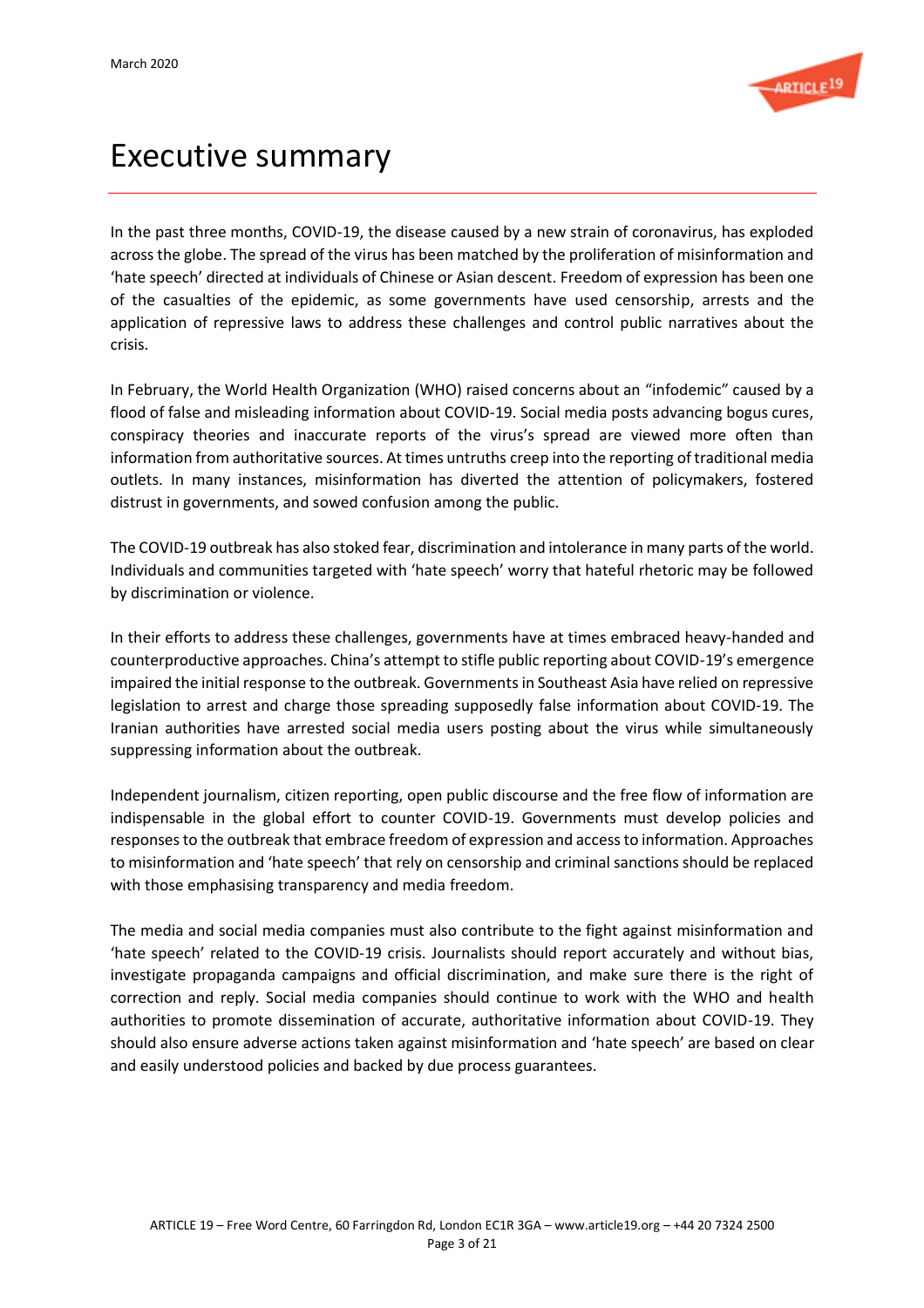

### Table of contents

| Effective response to COVID-19 outbreak: the role of freedom of expression and information  13 |
|------------------------------------------------------------------------------------------------|
|                                                                                                |
|                                                                                                |
|                                                                                                |
|                                                                                                |
|                                                                                                |
|                                                                                                |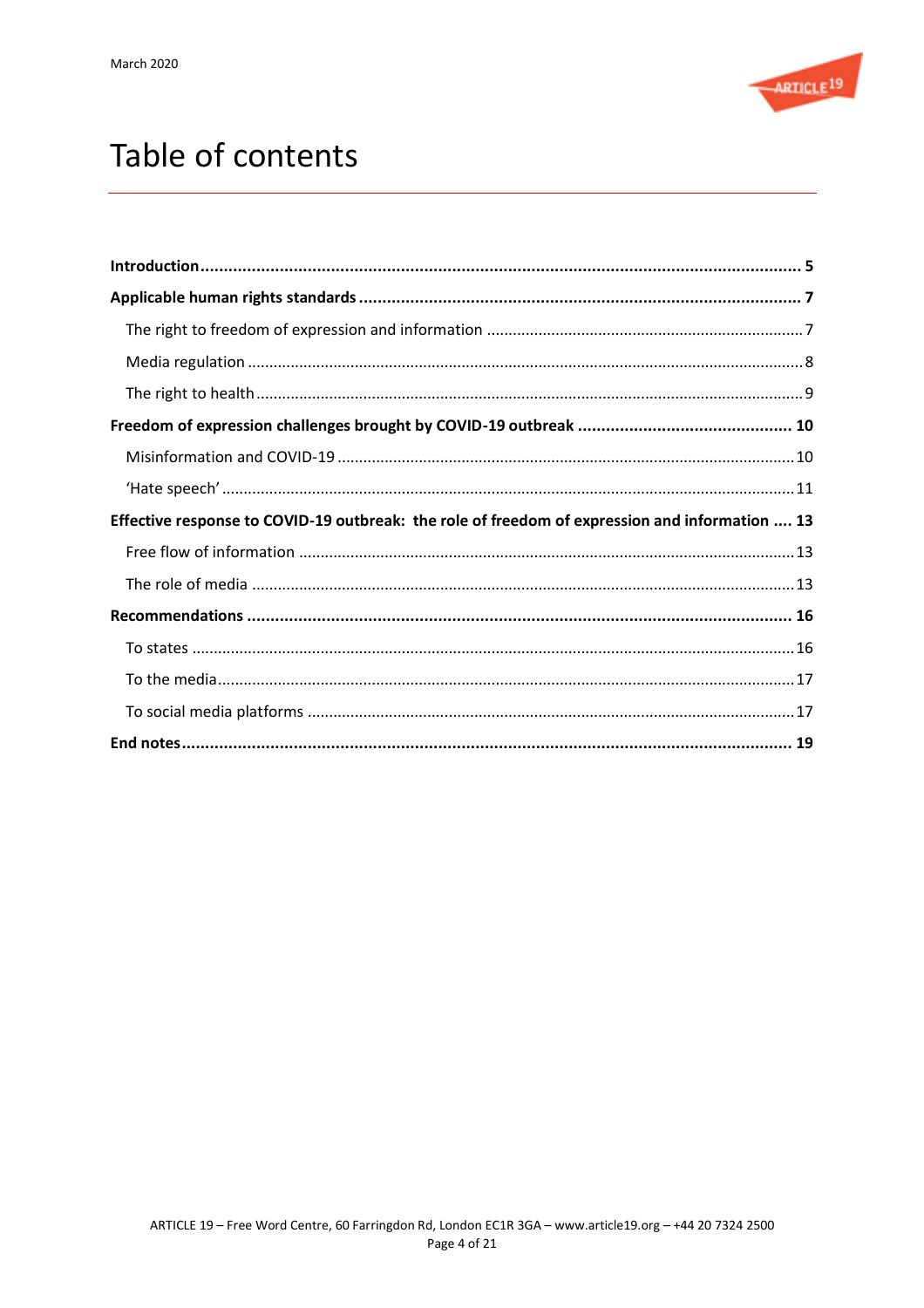

### <span id="page-4-0"></span>Introduction

COVID-19, previously known as the '2019 novel coronavirus', is the disease caused by a new strain of the coronavirus family of viruses.<sup>1</sup> While most cases of COVID-19 are mild, severe cases can cause pneumonia and a small percentage of cases are fatal. Health officials first detected COVID-19 in the city of Wuhan, Hubei province, China in December 2019. As of 6 March 2020, 95,270 cases have been confirmed in 79 countries, with 3,280 fatalities.<sup>2</sup>

In the weeks after COVID-19 was identified, the Chinese government aggressively sought to control narratives surrounding the outbreak. Authorities have withheld information from the public, systematically under-reported the number of infections, stage-managed state media reporting, censored online message boards, detained whistleblowers, and harassed netizens, journalists and health workers sharing information about the disease.<sup>3</sup> The suppression of information about COVID-19 has damaged the response to the outbreak, according to experts.<sup>4</sup>

In February, pent up frustration burst into public view after the death of Li Wenliang, a 33-year-old doctor who succumbed to COVID-19. Dr. Li had been one of the first to raise concerns about the disease and was subsequently detained, admonished for 'making false claims on the internet', and forced to sign a statement admitting 'illegal behaviour'. Chinese people defied censors to mark his death, expressing outrage at his treatment by authorities and questioning the government's handling of the crisis.<sup>5</sup>

As COVID-19 spread to neighbouring countries and then around the globe, governments and populations grappled with a deluge of lies, myths and misreporting on the Internet and, occasionally, in traditional media outlets. In February, the WHO warned about the "massive infodemic" accompanying the COVID-19 outbreak that "makes it hard for people to find trustworthy sources and reliable guidance when they need it."<sup>6</sup> The WHO has also repeatedly warned that misinformation7 about COVID-19 threatens response efforts.<sup>8</sup>

Among the myths circulating online and elsewhere are claims that using hand dryers, eating garlic and drinking bleach can cure infections, that the origins of the outbreak lie in American or Chinese biological weapons or a sinister plot by the Bill & Melinda Gates Foundation, and that a 1993 episode of *the Simpsons* predicted the coronavirus by name.<sup>9</sup> More mundane falsehoods include exaggerated infection figures and inaccurate descriptions of government policies. Researchers have found that false information about COVID-19 has circulated much more widely than information from authoritative sources such as the WHO and the Centers for Disease Control and Prevention.<sup>10</sup>

The COVID-19 outbreak has also stoked anti-Chinese and anti-foreigner sentiment in many parts of the world, leading to the proliferation of 'hate speech'. This has been most prominent on social media platforms and, at times, has been spread from anonymous accounts. However, traditional media outlets and public officials have also at times pushed discriminatory messages, and there have been reports of businesses posting signs banning Chinese customers.11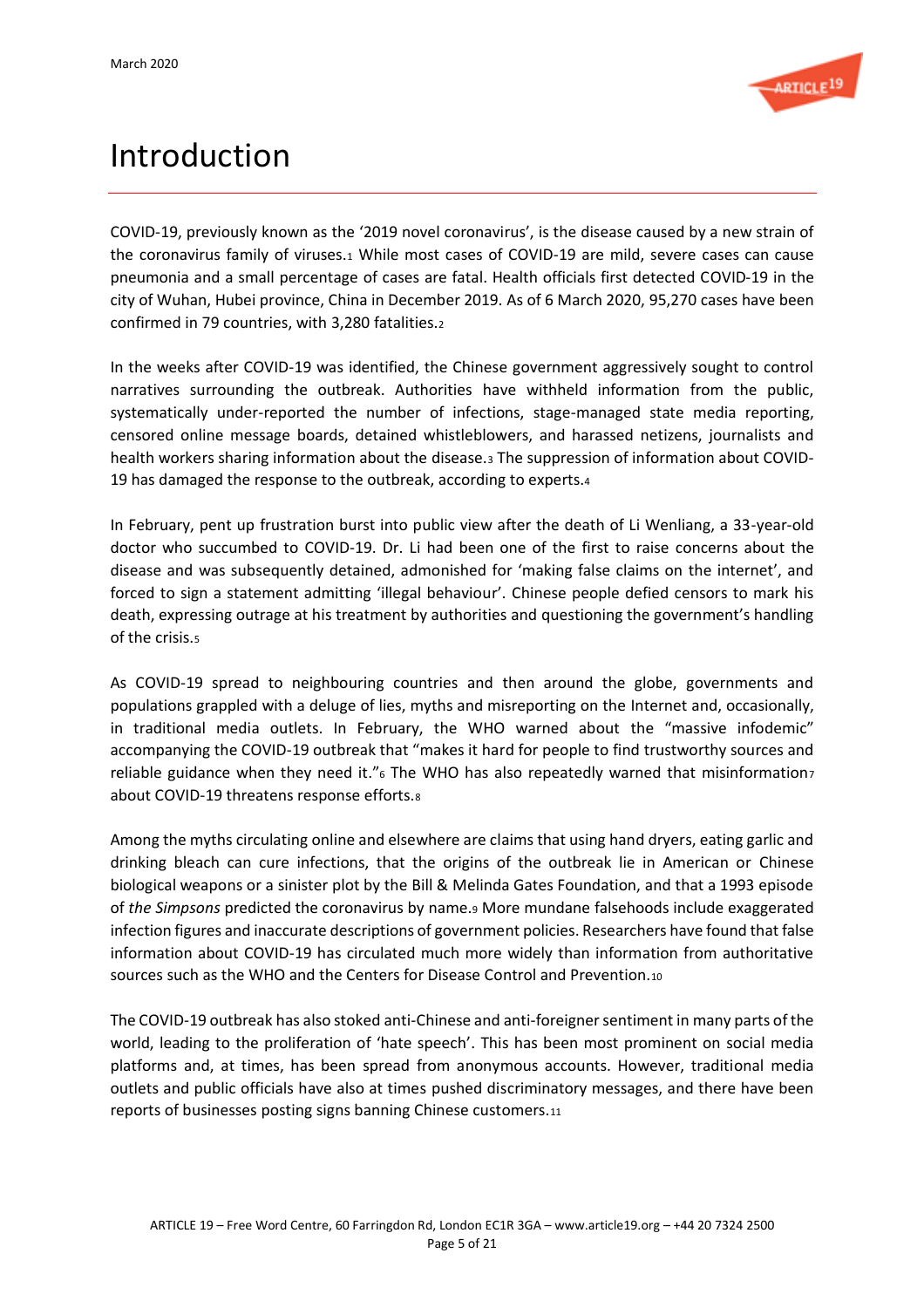

Many governments have responded with a heavy hand to misinformation related to the COVID-19 outbreak. Although China has reoriented its approach to the outbreak, applying strict quarantines and cooperating with global health officials, it has continued to tightly control media narratives and harass those criticising government officials and policies. Elsewhere in Asia, governments have applied repressive laws governing 'fake news', online communications and cyber-crimes to arrest and charge those supposedly spreading untruths about the virus.<sup>12</sup> Thailand has empowered a new 'Anti-Fake News Center' to investigate false claims about COVID-19 and make criminal complaints.13 Iran's government set up a 'coronavirus defence base' that has prompted the arrest of individuals' supposedly spreading misinformation while simultaneously hiding information about the spread of COVID-19 in the country.<sup>14</sup>

There have been some positive initiatives to tackle the above problems. In January, the WHO launched the WHO Information Network for Epidemics (EPI-WIN), its program to combat misinformation by providing "timely accurate information from trusted sources."<sup>15</sup> The WHO is also partnering with tech companies including Facebook, Google, Tencent, Baidu, Twitter, TikTok, Weibo, Pinterest, as well as online 'influencers', to promote accurate information about COVID-19.<sup>16</sup> Prominent social media platforms have taken steps to promote authoritative content about the virus in news feeds and reduce the visibility of misinformation.<sup>17</sup>

ARTICLE 19 supports these positive initiatives. Alongside other fundamental human rights, the right to freedom of expression and information should provide the legal foundation for tackling the COVID-19 outbreak. During a public health crisis such as the COVID-19 outbreak, the free flow of information is critical. Viral epidemics and pandemics are by their nature diffuse events, impacting populations on a regional, national or global scale. State authorities cannot comprehensively monitor the spread of a virus and the emergence of new hotspots in real time. Instead, effective public health responses to epidemics and pandemics rely on monitoring and reporting by the general public. Journalists, researchers and public health professionals also play essential roles in tracing the spread of a virus.

At the same time, individuals, doctors and epidemiologists cannot effectively protect themselves and others without access to accurate and up-to-date information from authorities. Official denials and withholding of information fuel viral epidemics.<sup>18</sup> Government bodies have direct access to information collected by public servants and are often best placed to compile information from diverse state and non-state data sources. Access to this information is essential to inform the behaviour of individuals, communities and public health professionals. Moreover, in order to evaluate official responses to public health crises, the public requires access to information about state policies and actions.

This paper sets out ARTICLE 19's position on freedom of expression issues impacted by the COVID-19 crisis. It describes international standards on the right to freedom of expression and information especially in relation to the right to health. It highlights the key role played by these rights in the development and implementation of effective public health strategies. The briefing details several challenges to freedom of expression and information during the current COVID-19 crisis and makes recommendations to state and other actors, notably the media and social media platforms.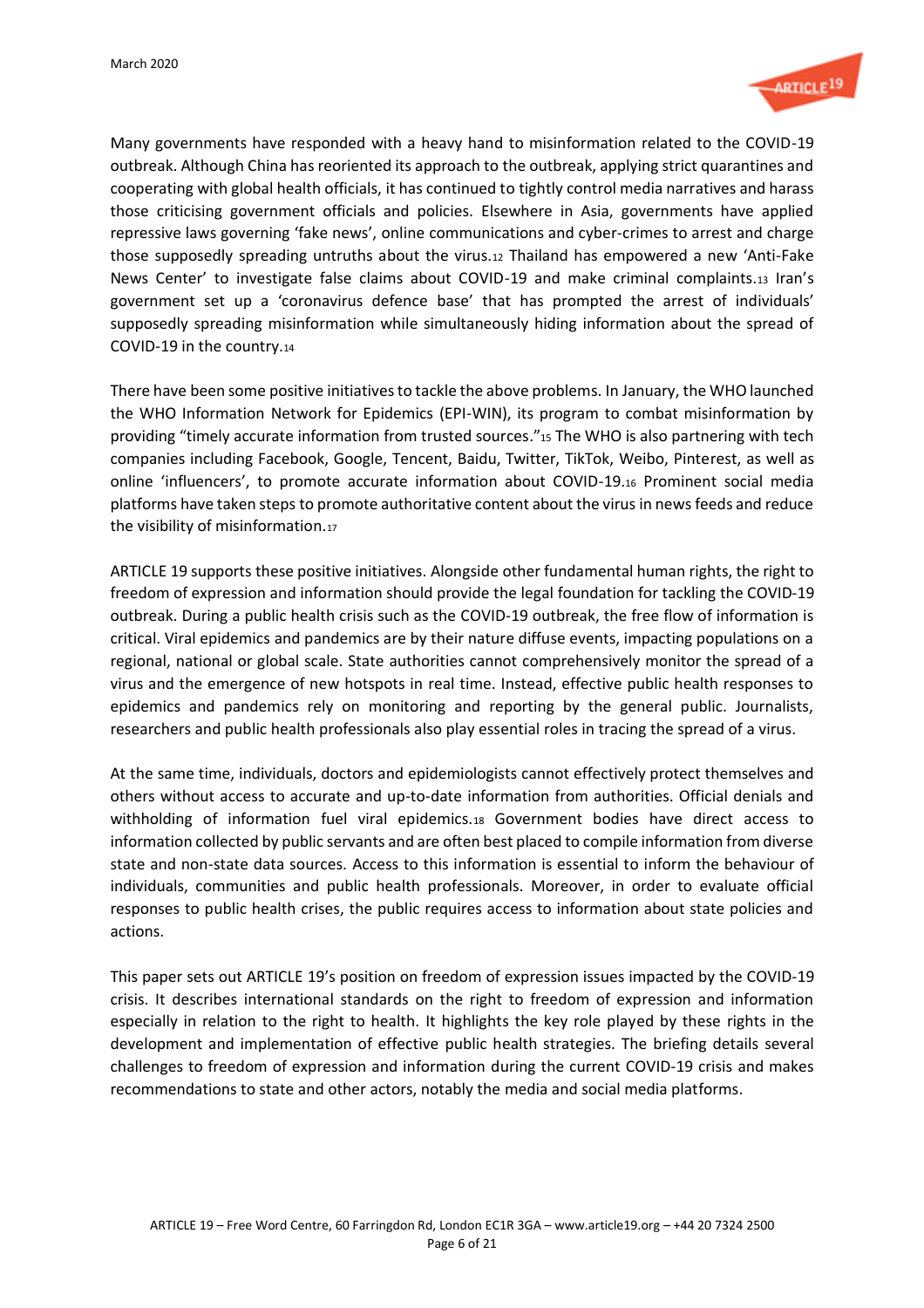

### <span id="page-6-0"></span>Applicable human rights standards

#### <span id="page-6-1"></span>**The right to freedom of expression and information**

The right to freedom of expression is protected by Article 19 of the Universal Declaration of Human Rights (UDHR)<sup>19</sup> and given legal force through Article 19 of the International Covenant on Civil and Political Rights (ICCPR)<sub>20</sub> and regional human rights treaties.<sub>21</sub>

The scope of the right to freedom of expression is broad. Article 19(2) of the ICCPR requires States to guarantee to all people the "freedom to seek, receive and impart information and ideas of all kinds, regardless of frontiers, either orally, in writing or in print, in the form of art, or through any other media of his choice."<sup>22</sup> The UN Human Rights Committee (HR Committee), the body tasked with interpreting the ICCPR, has affirmed that the right extends to political commentary, journalism, teaching, discussion of human rights issues, personal commentary and private communications, and provides protection for online expression.<sup>23</sup>

While the right to freedom of expression is fundamental, it is not absolute. States may restrict the right in order to protect legitimate state interests, including public health. However, the HR Committee has stated that restrictions must be exceptional and meet a strict "three-part test".<sup>24</sup> Any restriction must be:

- **Provided for by law**: restrictions must be given effect by a law or regulation formulated with sufficient precision to enable individuals to adapt their conduct accordingly;
- **In pursuit of a legitimate aim**: any restriction must target one of the state interests enumerated in Article 19(3), listed exclusively as respect for the rights or reputations of others, the protection of national security, public order or public health or morals;
- **Necessary and proportionate**: the state must demonstrate in a specific and individualised fashion the precise nature of the threat, and the necessity and proportionality of the specific action taken, in particular by establishing a direct and immediate connection between the expression and the threat.

Further, Article 20(2) of the ICCPR provides that any advocacy of national, racial or religious hatred that constitutes incitement to discrimination, hostility or violence must be prohibited by law.

When acting to restrict speech, governments have an obligation to demonstrate the precise nature of the supposed threat to public health or another legitimate state interest, 25 as well as the necessity and proportionality of their chosen method for restricting expression.<sup>26</sup> The HR Committee has raised specific concerns about the use of criminal law to target journalists, researchers and human rights defenders sharing information of legitimate public interest.<sup>27</sup>

Public health crises such as viral epidemics or pandemics often place a spotlight on the actions of policymakers. During the COVID-19 outbreak, public fears and frustrations have at times manifested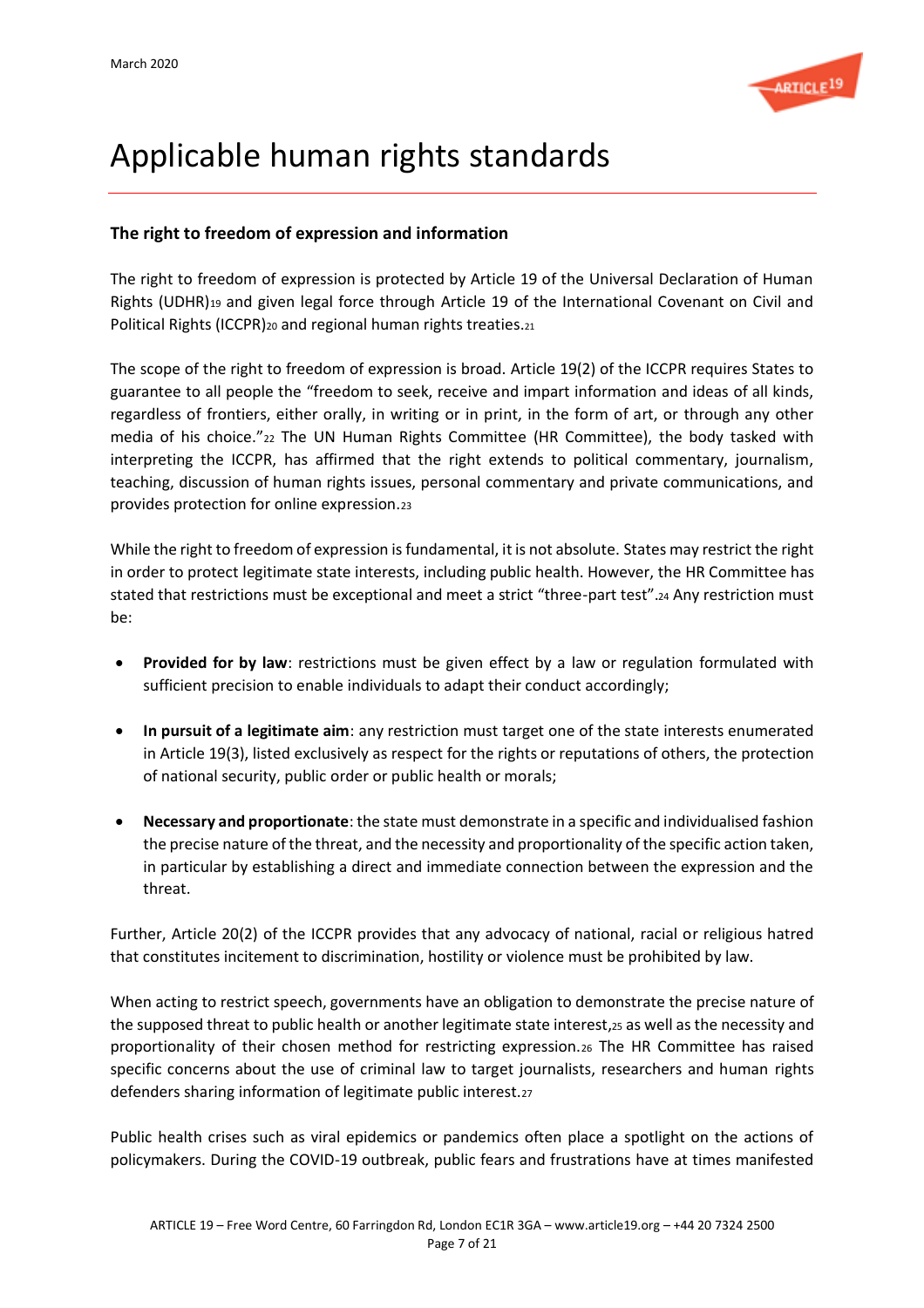

in criticisms — both founded and unfounded — of state officials and critiques of government policies. State action to stifle criticism of public authorities is inconsistent with the right to freedom of expression. The HR Committee has stated that "in circumstances of public debate concerning public figures … the value placed [on] uninhibited expression is particularly high."<sup>28</sup>

The right of access to information is a fundamental component of the right to freedom of expression. In particular, individuals have the right to obtain information held by public bodies.<sup>29</sup> The HR Committee has specified that states should proactively publish information of public interest and take steps to facilitate access to information held by public bodies, including by passing freedom of information legislation.<sup>30</sup> The right to access information extends to all public authorities and bodies, including those in the executive, legislative and judicial branches and at the national, regional or local level.<sup>31</sup> The right also applies to information held by other entities carrying out public functions.<sup>32</sup> As a constituent part of freedom of expression, the right to access information may also be restricted, but only in line with the same strict criteria provided by Article 19(3) of the ICCPR.

#### <span id="page-7-0"></span>**Media regulation**

The guarantee of freedom of expression applies with particular force to the media. International human rights bodies have repeatedly emphasised the "pre-eminent role of the press in a State governed by the rule of law"<sup>33</sup> and the essential role of the media in a democratic society.34 For instance, the HR Committee has highlighted that:

The free communication of information and ideas about public and political issues between citizens, candidates and elected representatives is essential. This implies a free press and other media able to comment on public issues without censorship or restraint and to inform public opinion. The public also has a corresponding right to receive media output.<sup>35</sup>

The Special Rapporteur on the right to health has more specifically emphasised the importance of media in ensuring accountability in health systems.<sup>36</sup>

While international human rights law places obligations on States to protect, promote and respect human rights, it is widely recognised that business enterprises also have a responsibility to respect human rights.<sup>37</sup> The UN Guiding Principles on Business and Human Rights offer a non-binding vehicle for applying human rights standards to corporations, including social media companies.<sup>38</sup> The Guiding Principles state that "[b]usinesses should respect human rights"<sup>39</sup> and enumerate further duties for companies. Among these are duties to apply internationally recognised human rights standards, <sup>40</sup> mitigate adverse human rights impacts,<sup>41</sup> develop policies that promote human rights,<sup>42</sup> carry out due diligence to identify human rights risks, 43 and provide remedies for human rights violations. 44

Given the broad powers social media platforms have at their disposal to manage and restrict online speech, human rights standards relating to the freedom of expression are particularly important. In a recent series of reports, the UN Special Rapporteur on freedom of expression and access to information has examined the conduct of social media companies in this regard. He has repeatedly raised concerns that "few companies apply human rights principles in their operations"<sub>45</sub> and that companies manage issues like hate speech "almost entirely without reference to the human rights implications of their products."46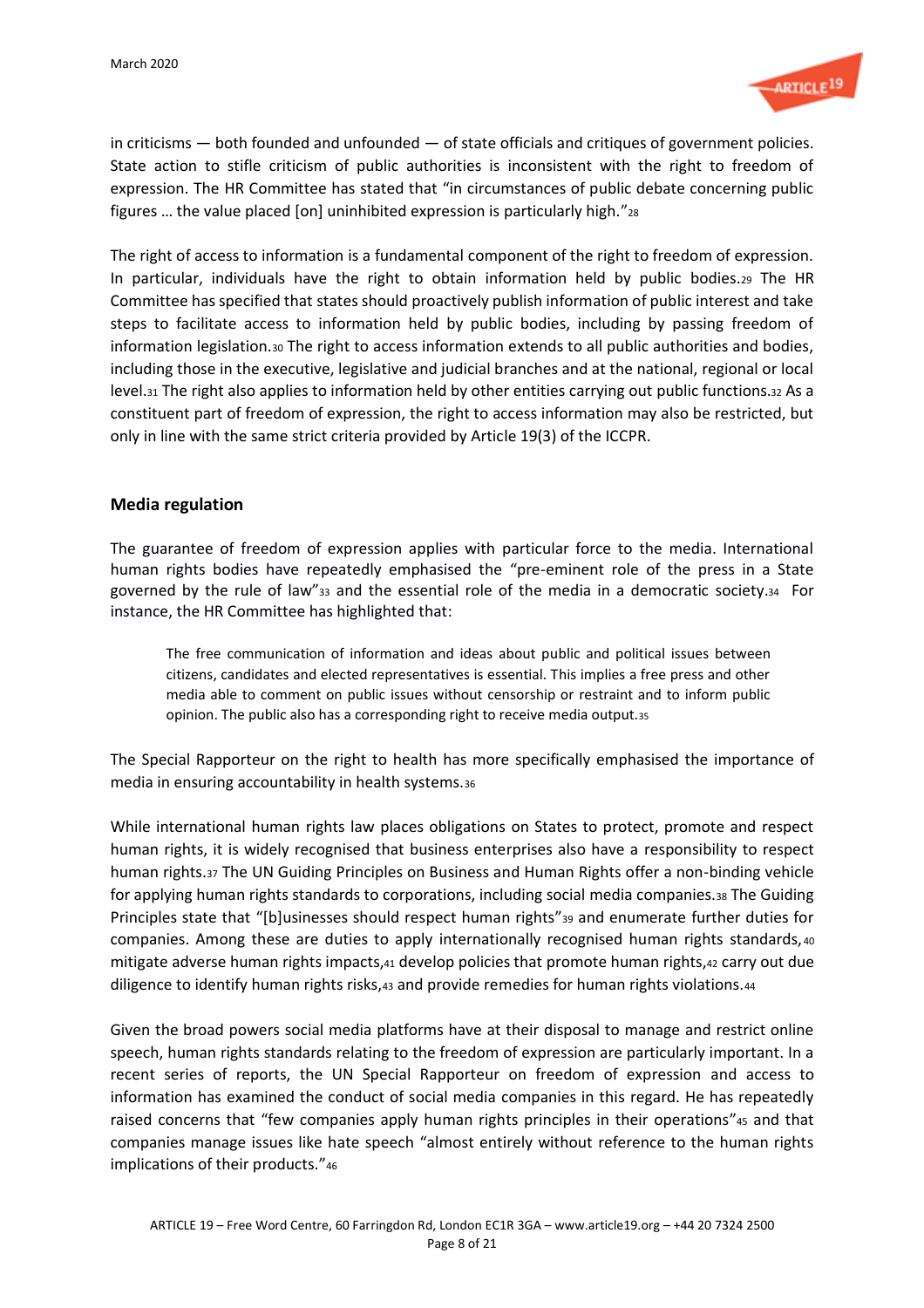

Content moderation policies should be clearly articulated and easily understood, giving users certainty in how their online expression will be evaluated.<sup>47</sup> In a 2018 report, the Special Rapporteur raised specific concerns about 'subjective' and 'vague' content moderation rules applied by social media companies.<sup>48</sup> Moreover, social media companies should provide basic due process guarantees, including notification and justification of content removal decisions and opportunities for appeal.<sup>49</sup>

#### <span id="page-8-0"></span>**The right to health**

The right to health is enshrined in the UDHR<sub>50</sub> and given legal force through Article 12 of the International Covenant on Economic, Social and Cultural Rights (ICESCR), which *inter alia* requires state parties to prevent, treat and control epidemics.<sup>51</sup> It also refers to states' individual and joint efforts to use and improve epidemiological surveillance and data collection on the disease.<sup>52</sup> It follows that access to information includes the right to look for, receive and share information and ideas about health issues. States hold the same obligations in relation to the right to information during times of outbreak.

The right to health is inextricably linked to the rights to freedom of expression and information.<sup>53</sup> The UN Committee on Economic, Social and Cultural Rights has emphasised that "information accessibility" is a key component of the right to health.<sup>54</sup> When states restrict speech relating to health issues or block access to health-related information and do not publish health information proactively, populations suffer adverse health impacts and cannot fully enjoy the right to health.

The Committee on Economic, Social and Cultural Rights has specifically warned against censoring health-related information or taking other steps to prevent public participation in public health conversations and initiatives.<sup>55</sup> As demonstrated by China's early response to COVID-19, stifling public reporting of an outbreak hampers monitoring and response efforts. Conversely, protecting freedom of expression ensures that vital information collected by the public, journalists and local health officials reaches policymakers and other key stakeholders.

The Special Rapporteur on the right to health has also emphasised the need for transparency in public health policy and the importance of information in holding policymakers accountable and empowering individuals to protect their own health.<sup>56</sup> The Committee on Economic, Social and Cultural Rights has likewise condemned "the deliberate withholding or misrepresentation of information vital to health protection or treatment."57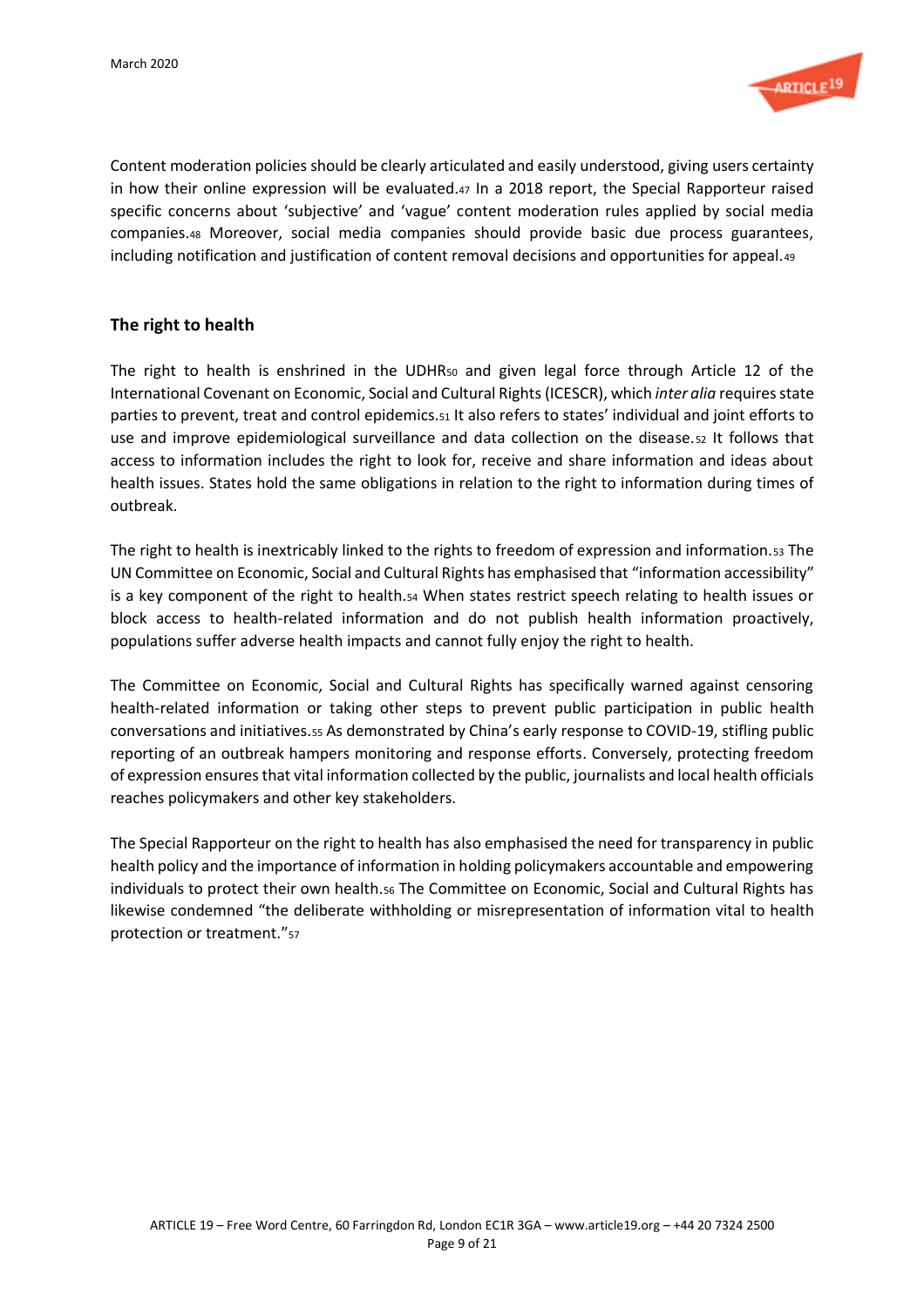

# <span id="page-9-0"></span>Freedom of expression challenges associated with COVID-19 outbreak

#### <span id="page-9-1"></span>**Misinformation and COVID-19**

Misinformation represents a serious challenge in addressing a viral epidemic or other public health crisis. During the COVID-19 outbreak, individuals around the world have struggled to decipher fact from fiction. Some have embraced beliefs or practices that deepen, rather than mitigate, health risks. Governments are right to take the threat of misinformation seriously. They should develop policies to effectively halt the spread of myths and to counter deliberate disinformation campaigns. Misinformation not only disrupts public health efforts; it can lead to the violation of other human rights.

Despite the threat posed by misinformation, any restrictions on the dissemination of supposedly false information must comply with the requirements of legality, legitimacy and necessity and proportionality described above. In assessing these criteria, it should be noted that protections under the right to freedom of expression are not limited to truthful statements or information.<sup>58</sup> Indeed, untruthful statements may enjoy protection under the right to freedom of expression.

In particular, the 2017 Joint Declaration of four freedom of expression rapporteurs provides guidance that is highly relevant to government responses to the COVID-19 outbreak.<sup>59</sup> In the Joint Declaration, the Special Rapporteurs warned that:

[G]eneral prohibitions on the dissemination of information based on vague and ambiguous ideas, including "false news" or "non-objective information", are incompatible with international standards.<sup>60</sup>

Unfortunately, governments around the world have repeatedly used precisely these types of repressive and overbroad laws to target supposed misinformation concerning COVID-19. ARTICLE 19 has consistently raised concerns about many of these laws;<sup>61</sup> and the vast discretion they afford to authorities to restrict speech, rising to arbitrary application and depriving individuals of the guidance needed to regulate their conduct in accordance with the law.<sup>62</sup>

Additionally, official responses to misinformation that rely heavily on censorship, criminal sanction and custodial sentences raise concerns about the element of proportionality. As described above, some governments — notably China — have embraced widespread censorship of information about COVID-19 without demonstrating that less intrusive methods would be insufficient. Furthermore, many nations have targeted those supposedly spreading misinformation using laws that prescribe severe criminal penalties, including imprisonment. ARTICLE 19 suggests that custodial sentences are only proportionate in relation to the most severe forms of speech-related crimes, such as discriminatory hatred that constitutes incitement to violence.63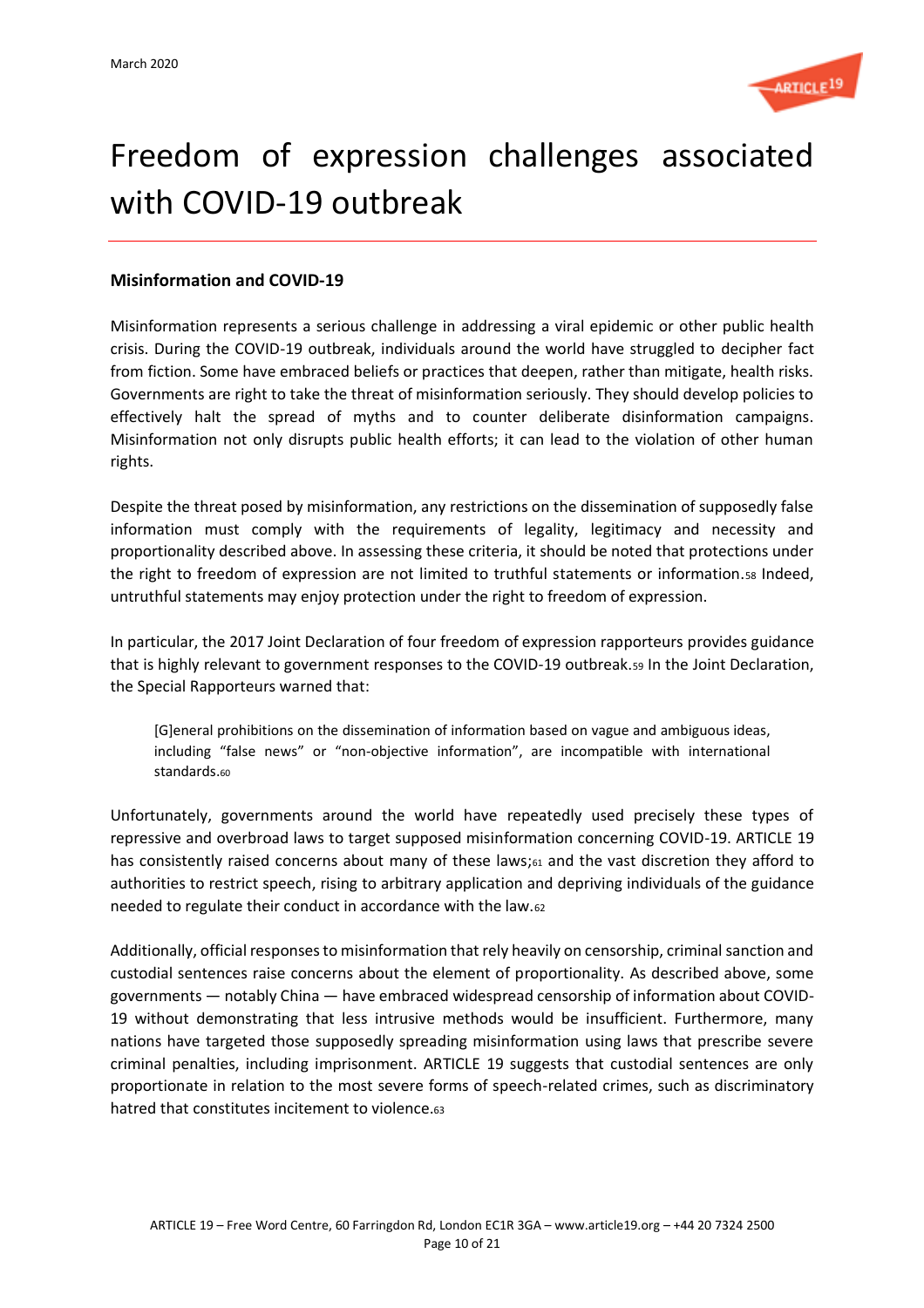

Additionally, there are strong public policy arguments for refraining from coercive approaches to countering misinformation in the context of an epidemic or pandemic. It is imperative that individuals feel empowered to raise concerns about the spread of COVID-19 or the response of authorities without fear of punishment if their concerns turn out to be unjustified. The punishment of individuals for unwittingly spreading false information casts a severe chilling effect on communication, impeding the type of information sharing that is needed to quickly identify and respond to a viral outbreak. Heavyhanded approaches to misinformation stifle the type of public reporting that can lead to early detection and effective mitigation efforts.

Unfortunately, beyond merely embracing responses to misinformation that violate international human rights law, some states have also spread disinformation and propaganda themselves.<sup>64</sup> During a public health crisis, government programs and policies are closely scrutinised, and states often have an incentive to control narratives and shape perceptions of the performance of public authorities. The governments of both the United States and China have been accused of misleading characterisations of the spread of COVID-19 and their own policy responses.<sup>65</sup> Others have been accused of covering up the spread of the virus66 or promoting falsehoods for political gain. State-sponsored misinformation is especially dangerous. It both erodes trust in state authorities and promotes misguided responses by the public and health officials.

#### <span id="page-10-0"></span>**'Hate speech'**

There is no universally accepted definition of 'hate speech' in international human rights law. Nevertheless, government, politicians and ordinary citizens use the term to condemn opinions with which they disagree and to call for restrictions on certain types of expression.

Anti-Chinese and anti-foreigner sentiment driven by the spread of COVID-19 have widespread human rights implications. 'Hate speech' can be the trigger for violence and discrimination and can prevent targeted groups from exercising their rights. Conversely, heavy handed responses to 'hate speech' can stifle public discourse and violate the right to freedom of expression. Therefore, any official restrictions on 'hate speech' must satisfy the criteria established by Articles 19(3) and 20(2) of the ICCPR.

Although states may at times have a legitimate interest in restricting 'hate speech'  $-$  for example to promote public health or protect the rights of others — they often err by relying on criminal sanction rather than less severe measures. Civil and administrative law offers many opportunities for proportionate and effective responses to 'hate speech'. Criminal penalties should be imposed only as a last resort and in the most severe cases, and penalties should not be excessive.<sup>67</sup>

States' over-reliance on criminal penalties often comes at the expense of other effective approaches to addressing 'hate speech'. In documents such as the Human Rights Council Resolution 16/18<sup>68</sup> and the Rabat Plan of Action,69 UN bodies have provided guidance on positive policy measures that states can take to combat discrimination and 'hate speech', including creating official mechanisms to identify and address societal tensions, training government officials to promote tolerance, empowering leaders to speak out against intolerance, promoting dialogue within and between communities, promoting media pluralism and diversity, and passing strong antidiscrimination legislation.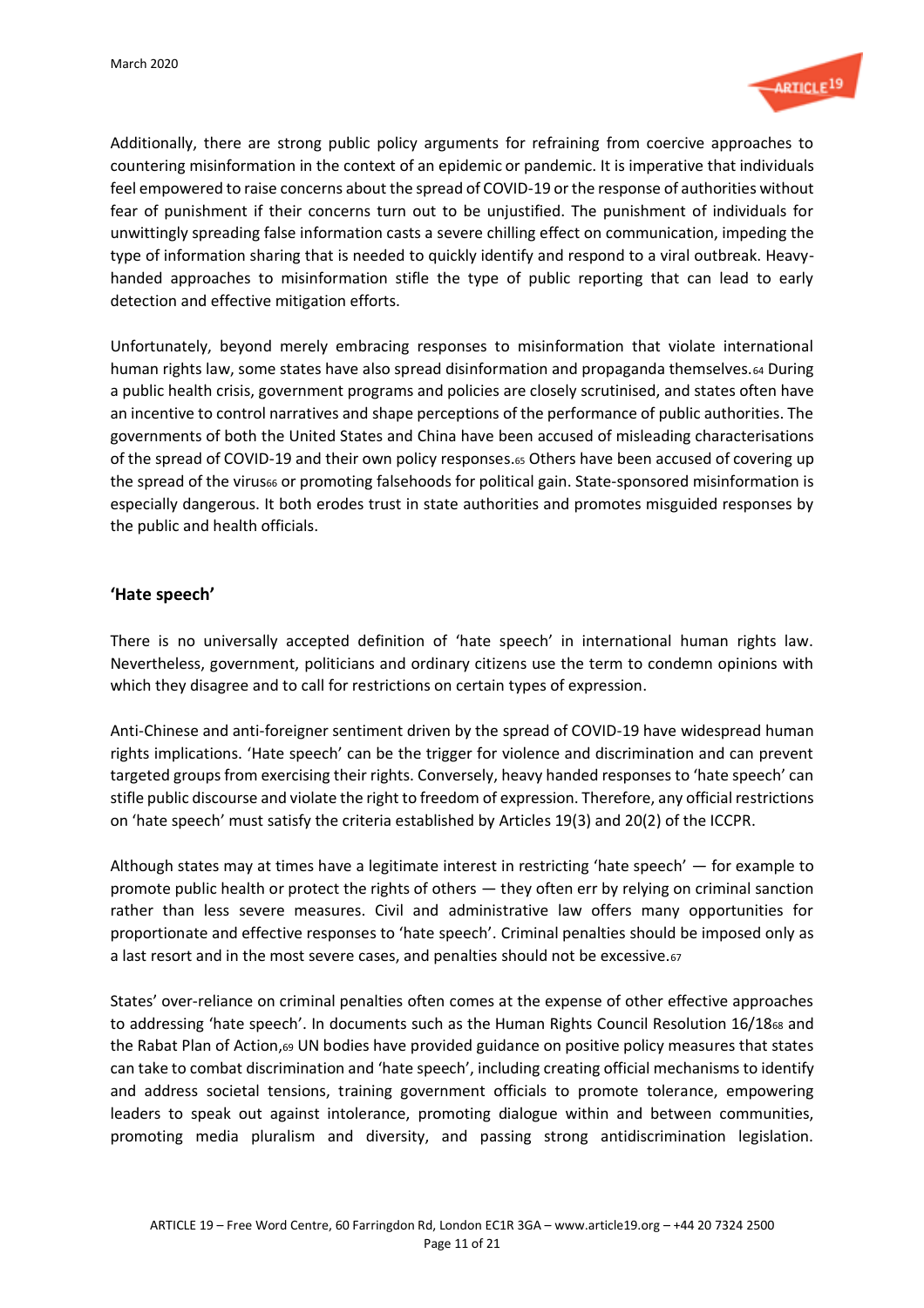

Governments should incorporate these types of measures into plans to counter anti-Chinese and antiforeigner sentiment and 'hate speech' in the context of the COVID-19 outbreak.

Non-state actors, including the media, social media companies and the general public also have a role to play in combatting 'hate speech' and intolerance (see more below). The WHO has partnered with UNICEF and the International Federation of the Red Cross to issue guidelines to government, media and civil society on combatting the social stigma associated with COVID-19.70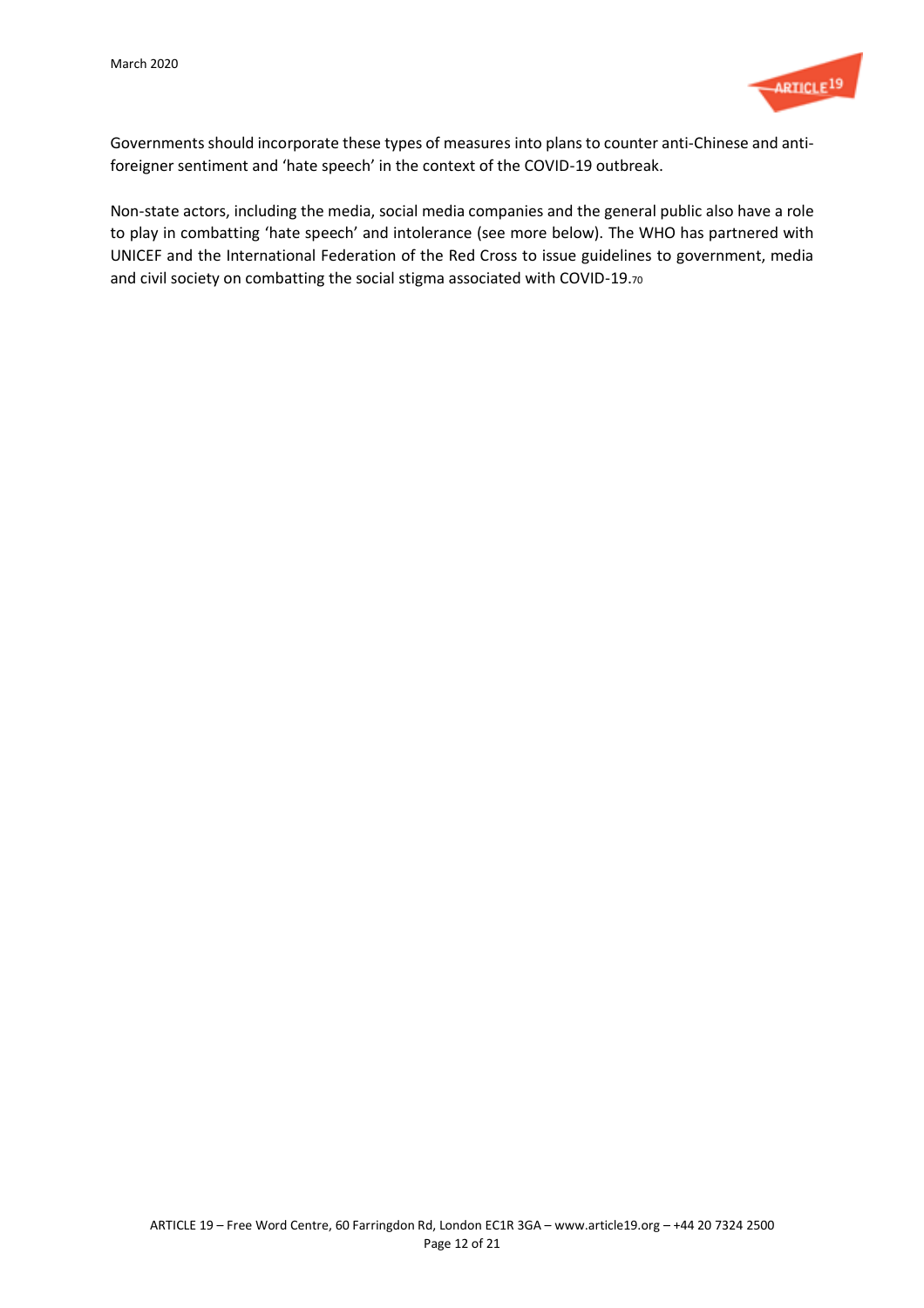

# <span id="page-12-0"></span>Effective responses to COVID-19 outbreak: the role of freedom of expression and information

#### <span id="page-12-1"></span>**Free flow of information**

Information is essential to ensuring effective responses to COVID-19, including the implementation of protective measures by the public. Hence, an essential step in the implementation of public health crisis strategies must be the identification of the key information needs of populations, communities and individuals. Consideration must be given, not only to what information needs to be provided, but also to how it should be presented so that it is accessible and understandable to a variety of intended audiences.

Denial of access to information stems largely from the absence of freedom of information legislation and institutional secrecy of numerous state authorities. Additionally in many countries repressive legislation curtails access to, and circulation of, information of vital public interest. Rarely is freedom of information acknowledged as essential towards identifying and responding to human rights challenges.

#### <span id="page-12-2"></span>**The role of media**

A free and independent media is especially important during a public health crisis such as the COVID-19 outbreak. The media plays a central role in providing information to people most likely to be affected. A free and independent media can monitor national and international responses to an outbreak and promote transparency and accountability in the delivery of necessary public health measures. The media can also serve to relay back key messages from those affected to policymakers and other important stakeholders.

From the moment they first reported on the emergence of COVID-19 in China, journalists have played a key role in efforts to reduce risks associated with the virus. They have identified new hotspots, provided information on protective measures, exposed falsehoods and held governments accountable for their policies. However, journalists have also at times failed to uphold the highest professional standards, reporting inaccurately or contributing to discriminatory narratives.

Governments undermine their own ability to respond to COVID-19 when they attack journalists. Arrests or the filing of criminal charges against journalists reporting on the virus, as has been reported in several countries,<sup>71</sup> are egregious examples of government overreach. However, subtler forms of harassment or intimidation, such as invasive surveillance or arbitrary denial or revocation of visas, are also harmful and counterproductive.

Legacy media plays an indispensable role in public health crises such as the COVID-19 outbreak. Rigorous, fact-based reporting by journalists can debunk myths, disarm propaganda campaigns, and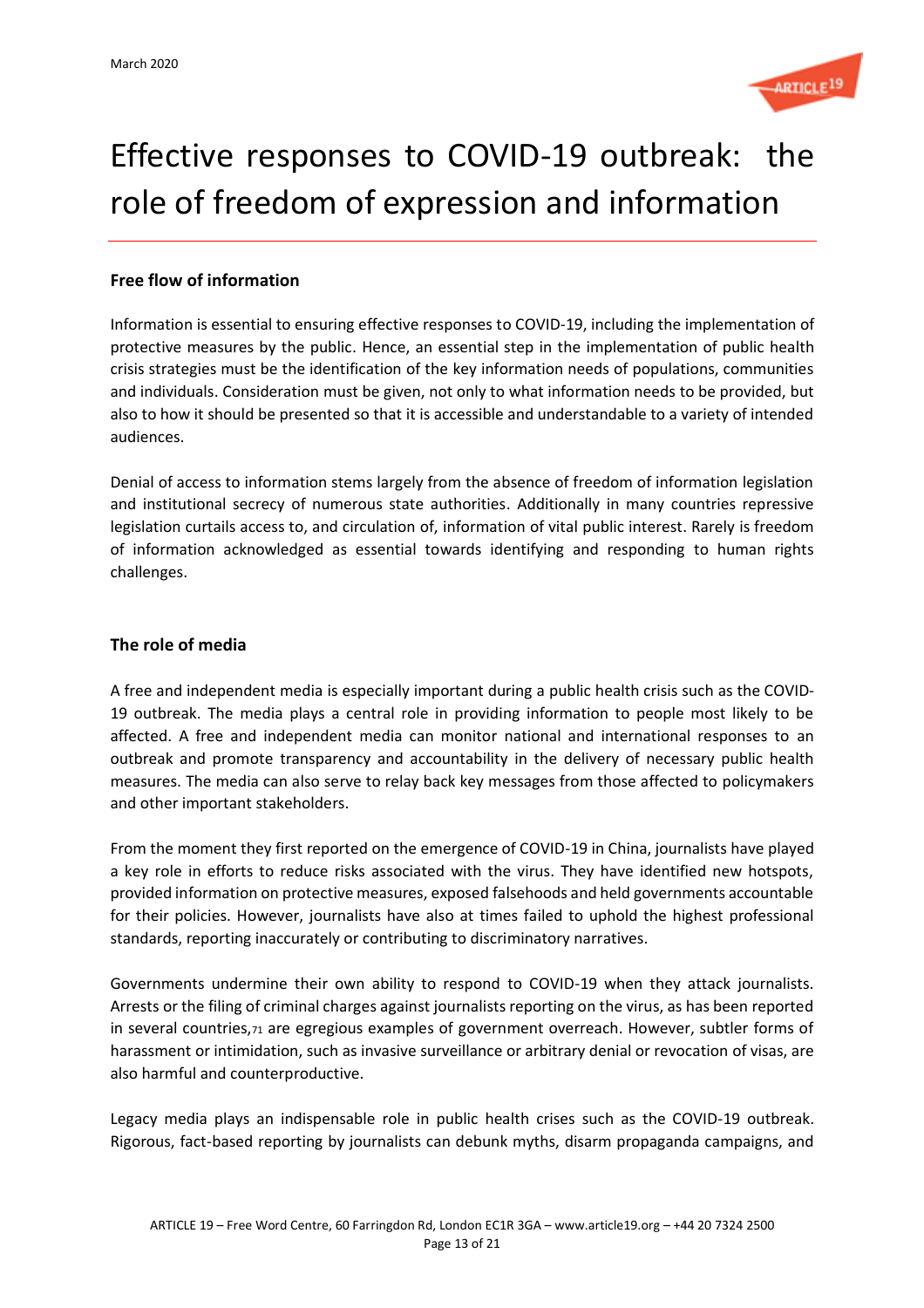

combat 'hate speech'. However, inaccurate, discriminatory or intentionally misleading reporting can contribute to cycles of misinformation and intolerance.

Adherence to ethical journalism standards is crucial in this respect.72 Journalists should adhere to high professional standards to provide accurate and reliable information to the public. Media companies should ensure that professional standards are known, shared and promoted across their organisations, and that internal structures support journalists in identifying and raising issues related to those standards. Media regulators should support and promote high professional standards, be accessible to complainants, and be able to provide appropriate remedies such as a right of reply or correction.

The media also plays a crucial role in countering misinformation and 'hate speech' and in promoting non-discrimination and intercultural understanding at a time of crisis.<sup>73</sup> Where misinformation is spreading, the media, especially public service media, may have a role in identifying and debunking untruths. Journalists should report accurately, avoid negative stereotyping, should not unnecessarily refer to race or nationality, and should report on acts of discrimination, among other efforts.<sup>74</sup> Media regulators should provide detailed recommendations, based on professional standards, on how journalists should approach issues of disinformation, 'hate speech', and discrimination.

#### **The role of social media**

Social media platforms play an increasingly dominant role in facilitating communications, disseminating information and sharing opinions. Dominant platforms — Facebook, Twitter, YouTube, Weibo and others — can both be harnessed for public good and can be used to sow chaos and distrust. These possibilities have been evident in the use of social media during the COVID-19 outbreak. Governments, health workers, communities and individuals have regularly turned to social media platforms to get essential information concerning the virus. However, they have also been confounded by the diverse and conflicting information found online.

Social media platforms now wield powers of censorship that rival or surpass those of governments. However, they are not bound by the same international standards that bind governments, and few meaningfully incorporate human rights standards into their policies and operations.

Social media platforms should ensure that any adverse actions taken against online content or users are transparent and clearly articulated in their terms of service. They have access to a greater range of responses to disinformation than governments, providing many opportunities for flexible responses that comply with the Guiding Principles.<sup>75</sup> Short of banning users or deleting inaccurate content, social media companies can modify algorithms to promote trustworthy content, restrict virality, affix warnings or labels to untruthful content, tightly enforce advertising policies, temporarily suspend accounts, or provide links to authoritative sources of information.<sup>76</sup>

Partnerships between social media companies and other bodies may also offer opportunities to counter misinformation and 'hate speech'. As noted earlier, for example, Facebook has partnered with the WHO and health ministries by promoting links to authoritative content on newsfeeds.77 Facebook has also partnered with third-party fact-checkers to counter misinformation about the virus. Such partnerships and initiatives have been encouraged by the UN Special Rapporteur on freedom of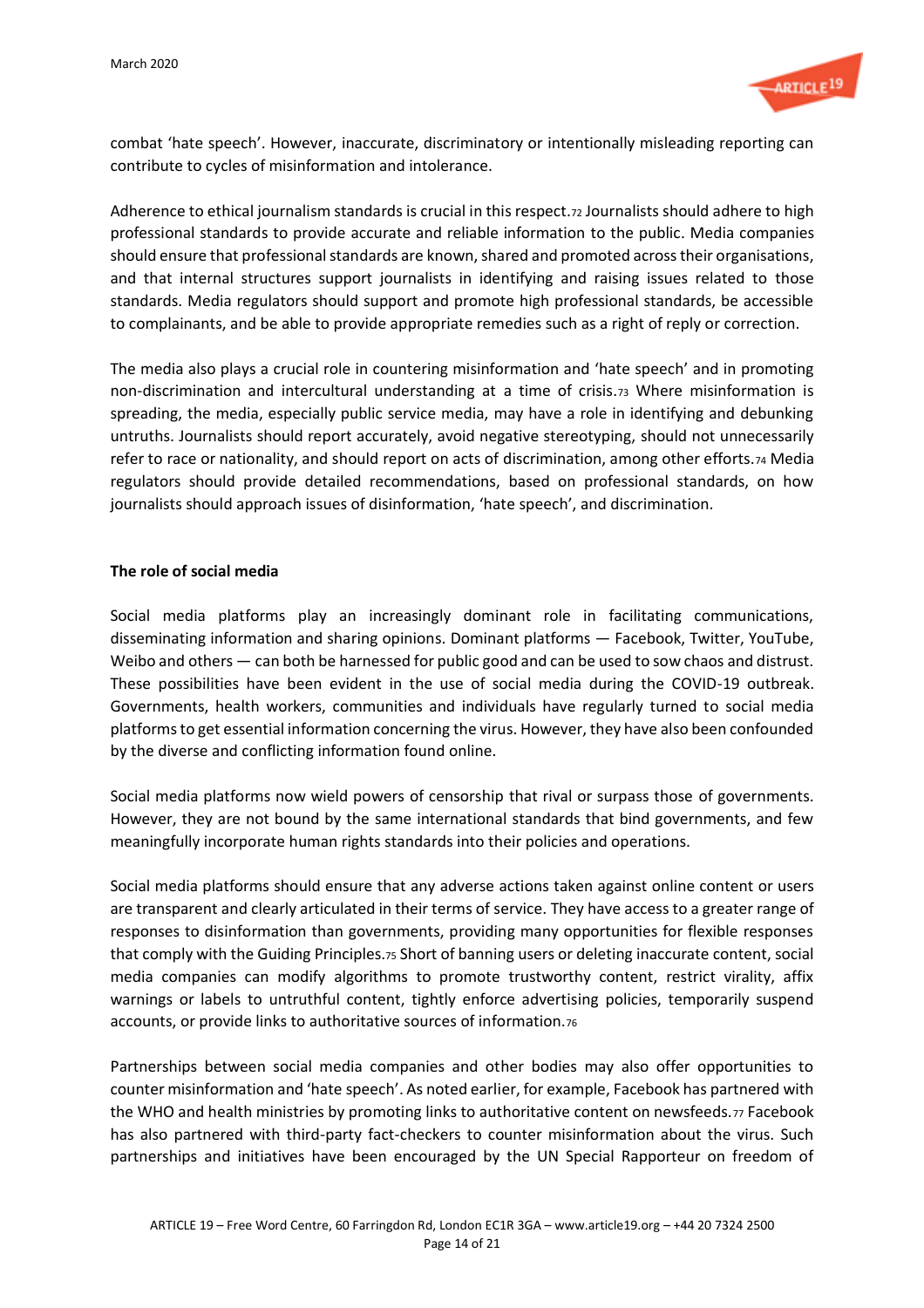

expression and access to information, regional rapporteurs, and others.<sup>78</sup> However, partnerships that facilitate content removal or other adverse actions against online speech can also unjustifiably restrict freedom of expression. Social media platforms should be transparent about these relationships and ensure that such engagements advance international standards relating to freedom of expression.

Governments have frequently sought to influence the way that social media companies manage and facilitate expression on their platforms – either through requirements set in laws, demands in private, orthreats to deny companies' access to markets. Some government demands, if followed, would result in human rights violations, such as unjustified requests for the personal information of users or orders to censor criticism of public officials. As described in the Guiding Principles, businesses should "[s]eek ways to honour the principles of internationally recognized human rights when faced with conflicting requirements."<sup>79</sup>

Although regulation of social media platforms is not necessarily incompatible with international human rights standards, it must be done in a way that protects freedom of expression. The Manila Principles on Intermediary Liability set out standards governing the relationship between governments and online platforms.80 Chief among these is the principle that intermediaries should not be held liable for content posted or sent by third parties.<sup>81</sup> Governments should repeal or reform laws imposing intermediary liability and refrain from passing such legislation in the future.

Crucially, social media platforms should ensure transparency in their relationships with governments. The Special Rapporteur has urged disclosure of "[i]information about government activities that require corporate assistance"<sup>82</sup> and has also criticised the 'transparency reports' published by social media companies for being insufficiently comprehensive.<sup>83</sup>

As described above, misinformation constitutes a grave threat to human rights and severely impedes efforts to respond to the spread of COVID-19. Governments, the media and social media platforms all have a role to play in combating information but should pursue policies that are founded on respect for the right to freedom of expression and information.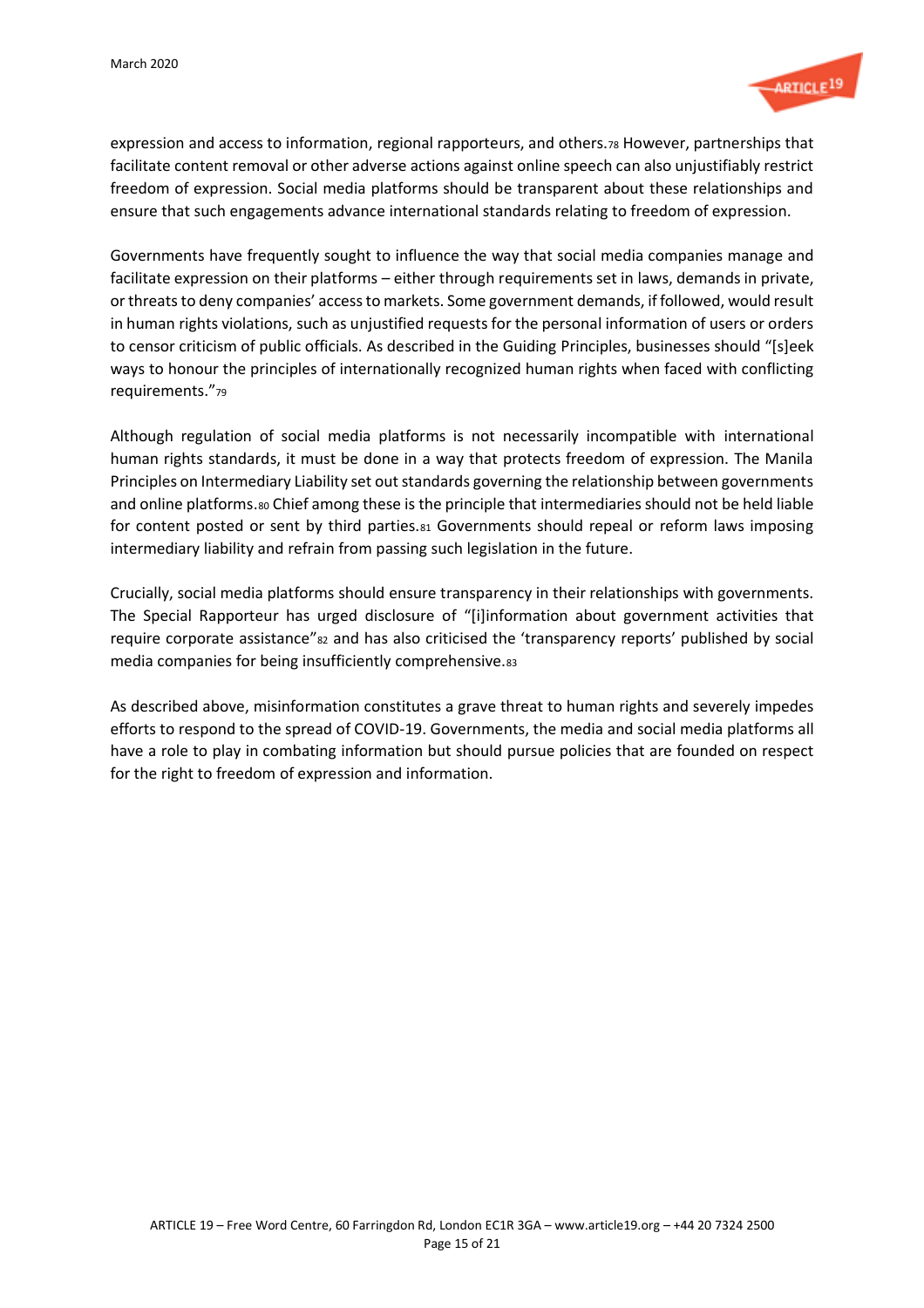

### <span id="page-15-0"></span>Recommendations

Responses to the COVID-19 outbreak should reflect international human rights guarantees, including these relating to the right to freedom of expression and information. ARTICLE 19 urges states, media actors and social media platforms to take the following measures.

#### <span id="page-15-1"></span>**To states**

- Governments should **proactively disclose information** relating to the spread of COVID-19, including the number of cases, geographical distribution, statistics on mortality and recovery, and government policies and response efforts. Public education campaigns, dedicated webpages and social media messaging with up-to-date information about the virus and recommendations on prevention strategies are an important first step. Commitments to transparency and disclosure should be included in all policies and action plans developed in response to the spread of COVID-19.
- Governments should use **freedom of information legislation** to facilitate access to public information, including by mandating disclosure of certain types of information and establishing a system for individuals and groups to request information from public bodies. States that currently have freedom of information laws should prioritise implementation and consider amendments to bring those laws in line with current international and regional standards and best practices. Other states should consider adopting freedom of information legislation through an inclusive, participatory process.
- Public authorities should **refrain from reliance on criminal prosecution** and other coercive measures as a primary means of combating 'hate speech' and misinformation about the spread of COVID-19. Criminal proceedings and custodial sentences should be reserved for the most serious forms of speech-related crimes. Outside cases that fall within this narrow category, authorities should **drop charges** against all individuals currently facing charges because of their communications regarding the virus, and release from prison those already imprisoned on similar grounds. Moreover, governments should **impose a moratorium on the use of repressive legislation** in response to communications regarding COVID-19. They should begin steps to **reform laws** to ensure compliance with international standards relating to the freedom of expression.
- Public authorities should ensure that they **do not spread misinformation**, and governments should abandon intentional propaganda or disinformation campaigns.
- Governments should **ensure strong protections for whistleblowers**. Many states already have whistleblower protections in freedom of information legislation or standalone laws. Those states should focus on consistent implementation to protect those raising concerns about government misconduct or policy failures relating to COVID-19. Those without dedicated whistleblower legislation should refrain from prosecutions or restrictions on those who release information related to COVID-19 in the public interest.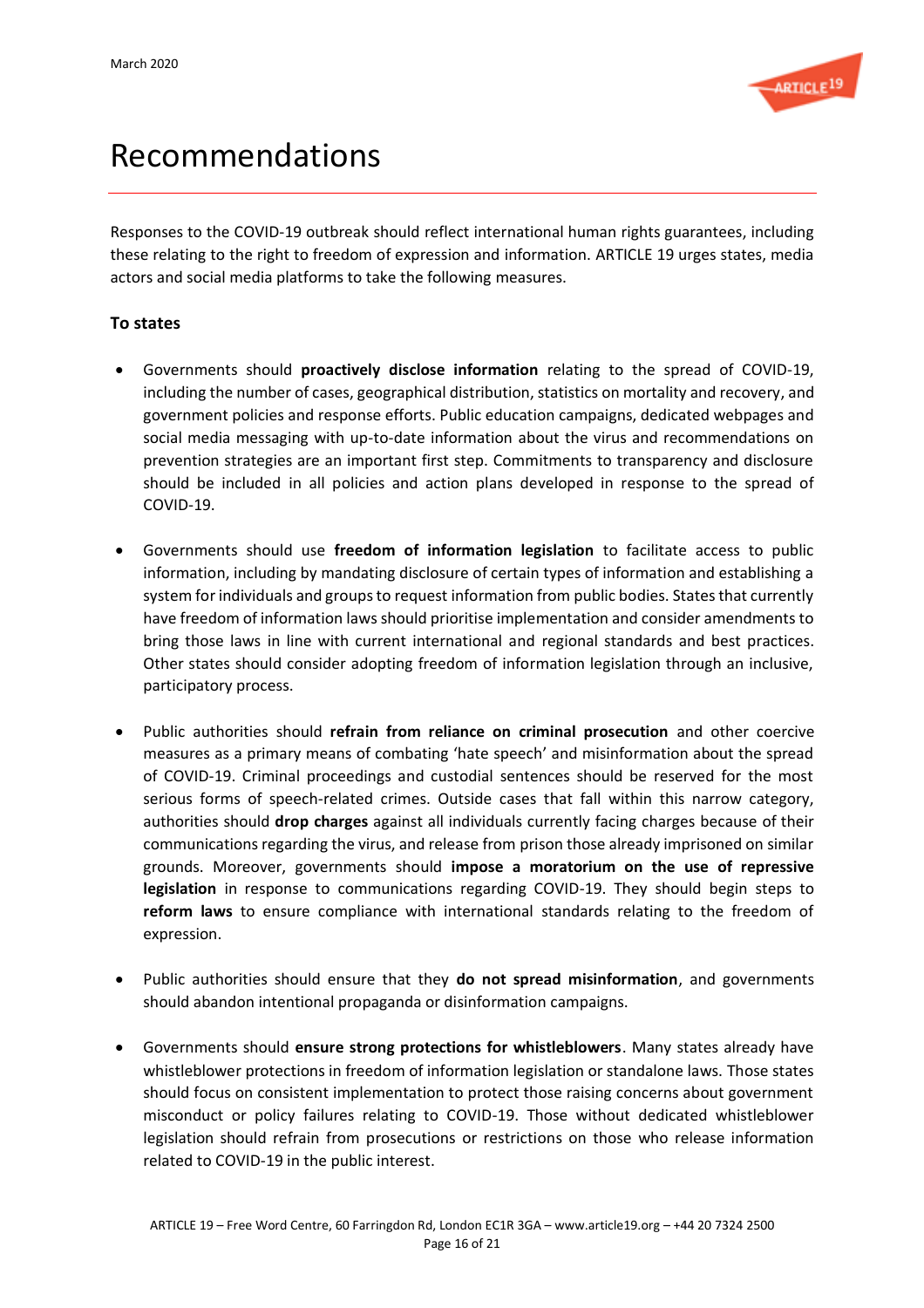

- Governments should **adopt positive policy measures to combat 'hate speech'** and intolerance that are consistent with international human rights standards and best practices. Human Rights Council Resolution 16/18 and the Rabat Plan of Action offer important guidance in this regard.
- Governments should take steps to **ensure a free, independent and diverse media environment**, in particular through clear regulatory frameworks that ensure self-governance and independence for the media and broadcasting sector. States may also consider supporting independent public service media with a clear mandate to serve the public interest, including by reporting on COVID-19 and other public health crises.
- State authorities should **end the harassment of journalists** reporting on COVID-19 and official responses to the spread of the virus.
- Governments should consider measures to **promote media and digital literacy**, both generally and in relation to the COVID-19 outbreak. This could include incorporating media and digital literacy lessons into school curriculum and engaging with civil society and social media platforms on similar efforts.

#### <span id="page-16-0"></span>**To the media**

- Media outlets and journalists should **proactively report on disinformation, propaganda and discrimination** by state or non-state actors in the context of the COVID-19 outbreak. Accurate reporting by reputable journalistic sources is one of the most powerful tools to push back against misinformation and 'hate speech'.
- Media outlets and journalists should **support effective systems of self-regulation**, including both national press complaints bodies and ombudsmen or public editors at individual news outlets. Such bodies or officials should help to **ensure the right of correction or reply** to address inaccurate or discriminatory reporting in the context of the COVID-19 outbreak.
- Media outlets and journalists should **adhere to the highest ethical standards, including equality principles,** when reporting on COVID-19. They should report about COVID-19 accurately and without bias, avoiding stereotyping, and without unnecessarily referring to race or nationality or ethnic origin.

#### <span id="page-16-1"></span>**To social media platforms**

• Social media companies should **articulate clear and easily understood policies** governing misinformation and 'hate speech' on their platforms in line with the 'human rights by default' approach advocated for by the UN Special Rapporteur on freedom of expression. Many companies have refined their content moderation policies in recent years by providing more precise definitions and examples of violating content. They should continue this process, providing further clarity. Moreover, to the extent that social media companies develop policies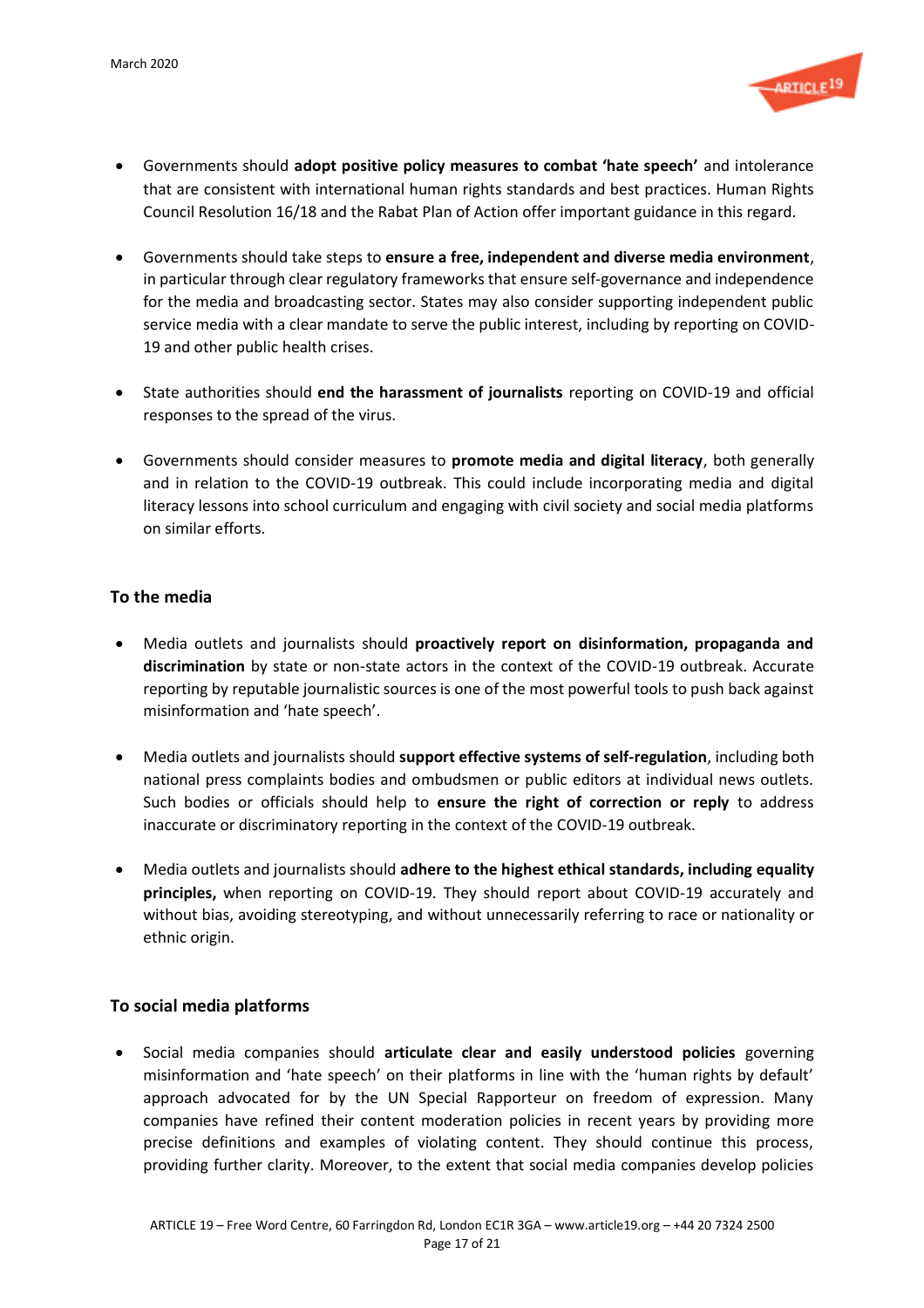

specific to the COVID-19 outbreak, these policies should likewise be precise and nuanced in line with the standard of legality set out in international human rights law.

- Social media platforms should **ensure minimum due process guarantees** when taking adverse action against 'hate speech' and misinformation about COVID-19. They should notify users when taking such action, whether by removing content, restricting its reach, or blocking accounts. Demonetisation of content should be done in accordance with clear and transparent procedures, as it constitutes a form of content moderation. In all instances, users should be provided with meaningful opportunities for appeal.
- Social media companies should **ensure full transparency in their engagements with governments** concerning misinformation and COVID-19. Such information could be incorporated into periodic transparency reports, which should be complete and comprehensive. Additionally, companies should **push back against government requests that violate human rights**.
- Finally, social media platforms should **leverage partnerships to combat 'hate speech' and misinformation** around COVID-19. They should maintain and deepen their engagement with the World Health Organization and health ministries around the world to promote the dissemination of accurate information concerning the virus. Partnerships with third-party fact-checkers are also promising. However, companies should ensure that these types of engagements are carried out in line with international human rights standards.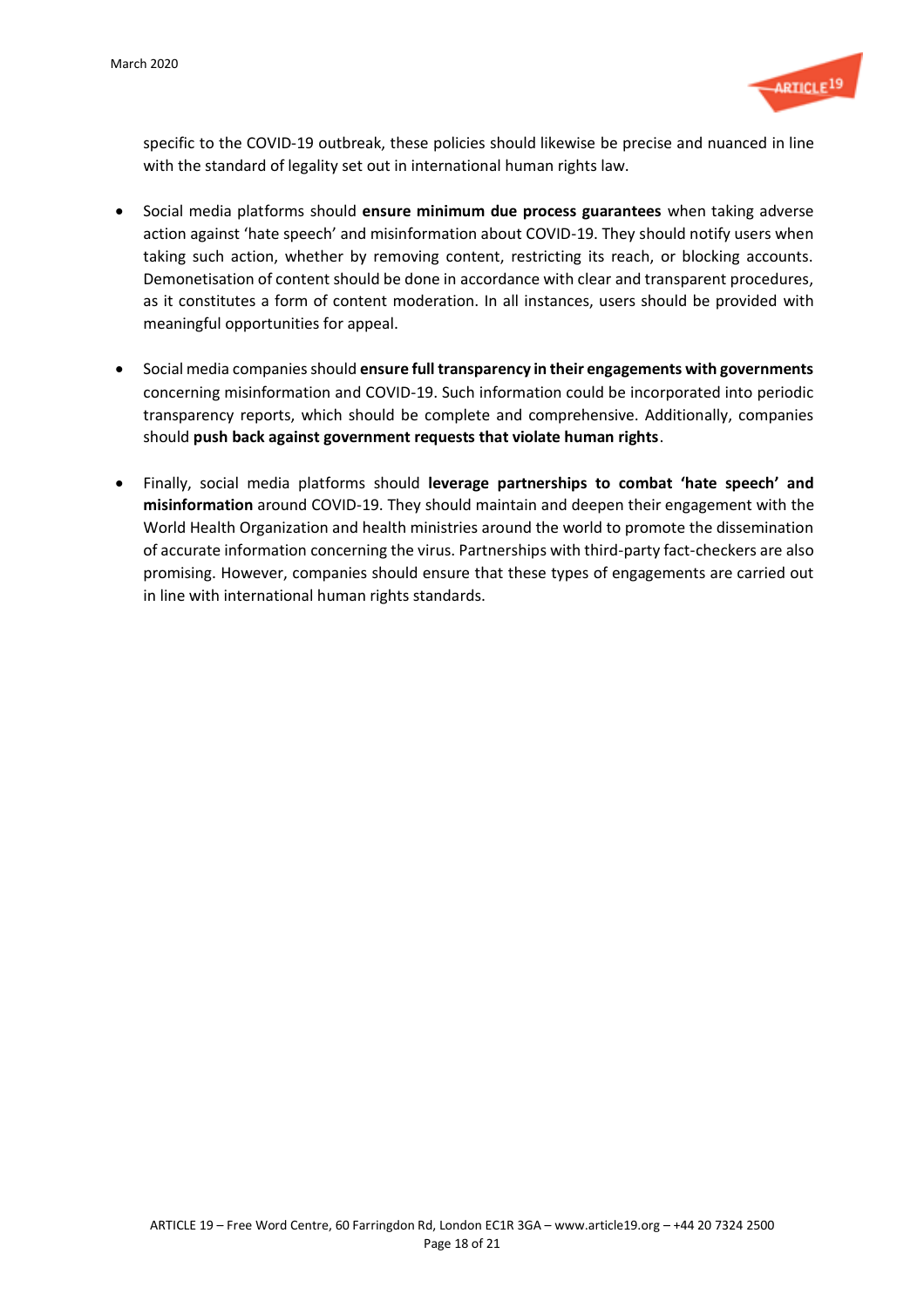

### <span id="page-18-0"></span>End notes

- <sup>1</sup> World Health Organization (WHO), [Naming the coronavirus disease \(COVID-19\) and the virus that causes it,](https://www.who.int/emergencies/diseases/novel-coronavirus-2019/technical-guidance/naming-the-coronavirus-disease-(covid-2019)-and-the-virus-that-causes-it) n.d. <sup>2</sup> WHO, [Novel Coronavirus \(COVID-19\) Situation Dashboard,](https://www.who.int/redirect-pages/page/novel-coronavirus-(covid-19)-situation-dashboard) n.d.
- 3 See e.g., Li Yuan[, China Silences Critics Over Deadly Virus Outbreak](https://www.nytimes.com/2020/01/22/health/virus-corona.html), New York Times, 22 January 2020; 'Human Rights Watch, [China: Respect Rights in Coronavirus Response,](https://www.hrw.org/news/2020/01/30/china-respect-rights-coronavirus-response) 30 January 2020.
- <sup>4</sup> See, e.g., G. Shih, E. Rauhala & L.H. Sun, [Early missteps and state secrecy in China probably allowed the coronavirus to](https://www.washingtonpost.com/world/2020/02/01/early-missteps-state-secrecy-china-likely-allowed-coronavirus-spread-farther-faster)  [spread farther and faster,](https://www.washingtonpost.com/world/2020/02/01/early-missteps-state-secrecy-china-likely-allowed-coronavirus-spread-farther-faster) Washington Post, 1 February 2020; Chris Buckley and Steven Lee Myers, As New Coronavirus [Spread, China's Old Habits Delay](https://www.nytimes.com/2020/02/01/world/asia/china-coronavirus.html)ed Fight, New York Times, 1 February 2020.
- <sup>5</sup> See, e.g. Li Yuan, [Widespread Outcry in China Over Death of Coronavirus Doctor,](https://www.nytimes.com/2020/02/07/business/china-coronavirus-doctor-death.html) New York Times, 7 February 2020.

<sup>6</sup> WHO, [Novel Coronavirus \(2019-nCoV\) Situation Report](https://www.who.int/docs/default-source/coronaviruse/situation-reports/20200202-sitrep-13-ncov-v3.pdf) – 13, 2 February 2020.

<sup>7</sup> In this briefing, 'misinformation' refers to all inaccurate or misleading information, as contrasted with 'disinformation' which is inaccurate information shared with a specific, malicious intent, such as to deceive, confuse or manipulate.

8 WHO, Director-[General's remarks at the media briefing on 2019 novel coronavirus on 8 February 2020,](https://www.who.int/dg/speeches/detail/director-general-s-remarks-at-the-media-briefing-on-2019-novel-coronavirus---8-february-202) 8 February 2020. The Director General stated that "while the virus spreads, misinformation makes the job of our heroic health workers even harder. It is diverting the attention of decision makers. And it causes confusion and spreads fear to the general public."

9 See, e.g., WHO[, Coronavirus disease \(COVID-19\) advice for the public: Myth busters;](https://www.who.int/emergencies/diseases/novel-coronavirus-2019/advice-for-public/myth-busters) M. Richtel, W.H.O. Fights a Pandemic [Besides Coronavirus: an "Infodemic"](https://www.nytimes.com/2020/02/06/health/coronavirus-misinformation-social-media.html), New York Times, 6 February 2020; E.J. Dickson, [Coronavirus Is Spreading-And So Are](https://www.rollingstone.com/culture/culture-news/coronavirus-china-bat-patent-conspiracy-theory-942416/)  [the Hoaxes and Conspiracy Theories Around It,](https://www.rollingstone.com/culture/culture-news/coronavirus-china-bat-patent-conspiracy-theory-942416/) Rolling Stone, 2 March 2020.

<sup>10</sup> J. Gregory, [The coronavirus 'infodemic' is real. We rated the websites responsible for it](https://www.statnews.com/2020/02/28/websites-spreading-coronavirus-misinformation-infodemic/), 28 February 2020.

<sup>11</sup> See, e.g., H-J. Kim[, Fears of new virus trigger anti-China sentiment worldwide,](https://apnews.com/04f18aafe1074a1c06b4203edcbdc661) 2 February 2020.

<sup>12</sup> See, e.g., Amnesty International, [Singapore: Social media companies forced to cooperate with abusive fake news law,](https://www.amnesty.org/en/latest/news/2020/02/singapore-social-media-abusive-fake-news-law/) 19 February 2020, [https://www.amnesty.org/en/latest/news/2020/02/singapore-social-media-abusive-fake-news-law/;](https://www.amnesty.org/en/latest/news/2020/02/singapore-social-media-abusive-fake-news-law/) M. Tostevin & J. Geddie, [Coronavirus sends Asia's social media censors into overdrive,](https://www.reuters.com/article/us-china-health-fakenews/coronavirus-sends-asias-social-media-censors-into-overdrive-idUSKBN1ZY1AC) 4 February 2020; B.Schmidt, Wuhan [Doctor's Death Shows Risks of Asia's Fake News Crackdown](https://www.bloomberg.com/news/articles/2020-02-06/fake-news-arrests-jump-across-asia-to-stem-virus-infodemic), 7 February 2020.

13 See, e.g., T. Boonbandit, *Two arrested for spreading coronavirus fake news*, 30 January 2020.

<sup>14</sup> ARTICLE 19[, Iran: Coronavirus crisis highlights need for the free flow of information,](https://www.article19.org/resources/iran-coronavirus-crisis-highlights-need-for-the-free-flow-of-information/) 27 February 2020.

<sup>15</sup> WH[O, About EPI-WIN,](https://www.epi-win.com/about-epi-win) n.d.

<sup>16</sup> WHO, Director-General's remarks, *op.cit*.

*<sup>17</sup>* E.g. Facebook is placing 'education pop-ups' featuring information from the WHO and national health authorities at the top of result pages for searches relating to the coronavirus; see K-X. Jin, Facebook Head of Health, Keeping People Safe and [Informed About the Coronavirus,](https://about.fb.com/news/2020/01/coronavirus/) 30 January 2020, updated 3 March 2020. Facebook also uses a network of certified thirdparty fact-checkers to flag false claims relating to the virus. In a March Facebook post, Mark Zuckerberg announced the company would give the WHO "as many free ads as they need,"' with the goal of promoting the dissemination of accurate information; see M. Zuckerberg[, Facebook post,](https://www.facebook.com/4/posts/10111615249124441/) 4 March 2020. Twitter is likewise promoting credible information at the top of search results and blocking search suggestions that are likely to lead to non-credible results; see J. Chu & J. McDonald, [Twitter, Helping the world find credible information about novel #coronavirus,](https://blog.twitter.com/en_us/topics/company/2020/authoritative-information-about-novel-coronavirus.html) 29 January 2020.

<sup>18</sup> See, A. Maryon-Davis, Outbreaks under wraps: How denials and cover-ups spread ebola, Sars and Aids, Index on Censorship, vol. 14(1), 12 March 2015.

<sup>19</sup> UN General Assembly, Universal Declaration of Human Rights, 10 December 1948, 217 A (III). The UDHR, though adopted by a resolution of the UN General Assembly, is not strictly binding on states. However, many of its provisions are regarded as having acquired legal force as customary international law since its adoption in 1948; see: *Filartiga v. Pena-Irala*, 630 F. 2d 876 (1980) (US Circuit Court of Appeals, 2nd circuit).

<sup>20</sup> International Covenant on Civil and Political Rights, 16 December 1966, Treaty Series, vol. 999, p. 171.

<sup>21</sup> Article 10 of the European Convention for the Protection of Human Rights and Fundamental Freedoms, 4 September 1950; Article 9 of the African Charter on Human and Peoples' Rights (Banjul Charter), 27 June 1981; Article 13 of the American Convention on Human Rights, 22 November 1969.

<sup>22</sup> ICCPR, Article 19(2).

<sup>23</sup> ICCPR, Article 19(3); HR Committee, General Comment No. 34 on Article 19: Freedom of opinion and expression, UN Doc. CCPR/C/GC/34, paras 11 and 12.

<sup>24</sup> *Ibid*., paras. 21-36.

<sup>25</sup> *Ibid*. para 35.

<sup>26</sup> *Ibid.* 

<sup>27</sup> *Ibid*., para 30.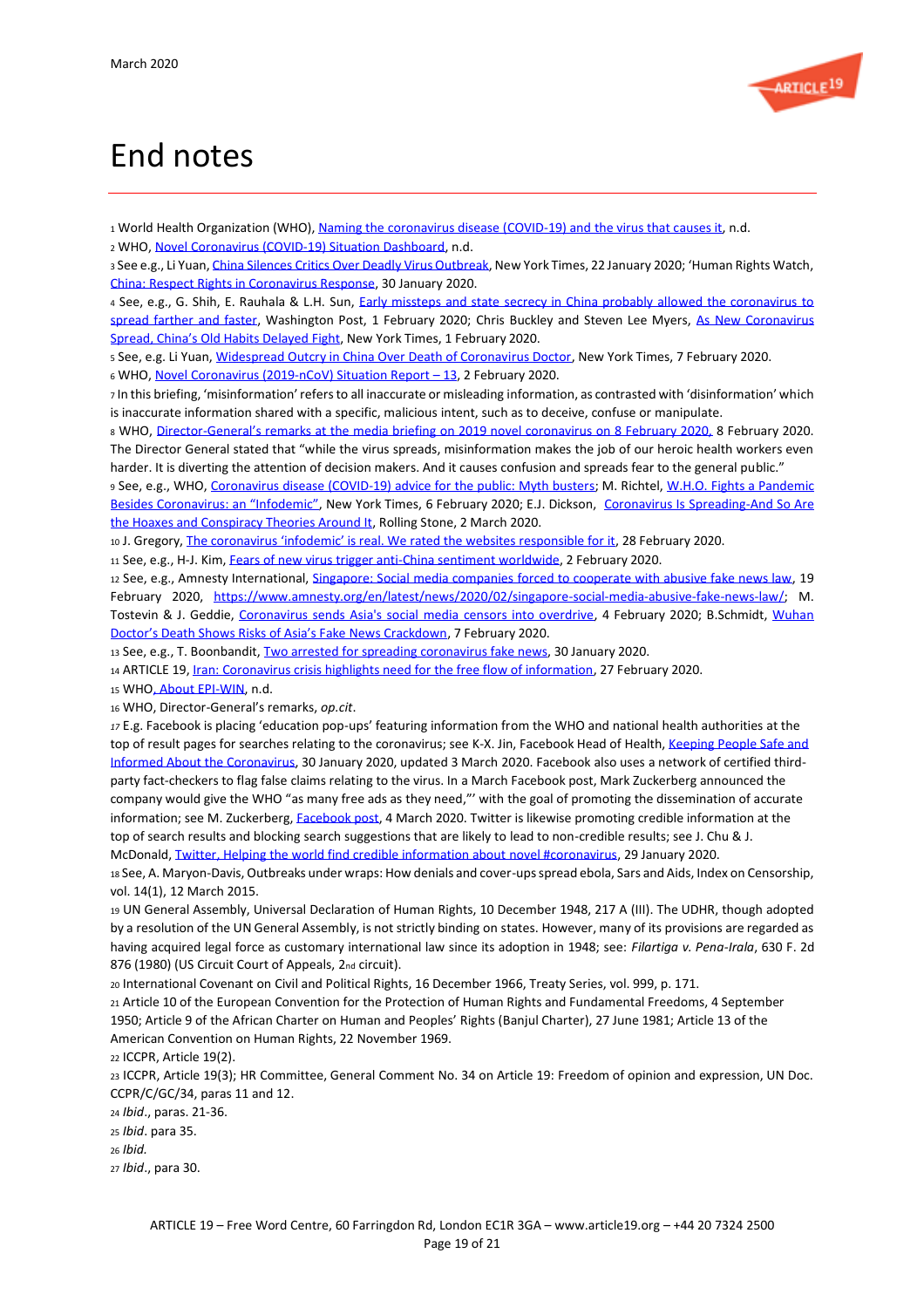

General Comment No. 34, para 38.

*Ibid*., para 18.

*Ibid*., para 19.

*Ibid*., para 7.

*Ibid*., para 18 (referencing para 7 and footnote 7).

 See, e.g. the European Court for Human Rights (the European Court), *Thorgeirson vs Iceland*, 25 June 1992, App. No. 13778/88, para 63 or *Castells vs Spain*, 24 April 1992, App. No. 11798/85, para 43.

European Court, *Dichand and others vs Austria*, 26 February 2002, App. No. 29271/95, para 40.

General Comment 34, para. 13.

 Report of the Special Rapporteur on the right of everyone to the enjoyment of the highest attainable standard of physical and mental health, 11 August 2008, UN Doc. No. A/63/263, para 11.

 Guiding Principles on Business and Human Rights: Implementing the United Nations "Protect, Respect and Remedy" Framework (The Ruggie Principles), A/HRC/17/31, 21 March 2011, Annex. The UN Human Rights Council endorsed the guiding principles in HRC resolution 17/4, A/HRC/RES/17/14, 16 June 2011.

 UN Guiding Principles on Business and Human Rights, adopted by the UN Human Rights Council on 16 June 2011, UN Doc. No. HR/PUB/11/04.

*Ibid.,* Principle 11.

*Ibid.,* Principle 12.

*Ibid.*, Principle 13(b).

*Ibid*., Principle 15.

*Ibid*., Principles 17 and 18.

*Ibid*., Principle 22.

 Report of the Special Rapporteur on the promotion and protection of the right to freedom of opinion and expression, 6 April 2018, UN Doc. No. A/HRC/38/35 para 10.

 Report of the Special Rapporteur on the promotion and protection of the right to freedom of opinion and expression, 9 October 2019, UN Doc. No. A/74/486, para 42.

The 2017 Joint Declaration, *op.cit.*, para 4(a) and (b).

Report of Special Rapporteur, April 2018, para 26.

The 2017 Joint Declaration, *op.cit*., para 4(c); Report of Special Rapporteur, April 2018, paras 37-38.

UDHR, article 25(1).

 International Covenant on Economic, Social and Cultural Rights, 16 December 1966, Treaty Series, vol. 993, p. 3, article 12. *Ibid.,* para16

53 See, ARTICLE 19[, A Healthy knowledge: Right to information and the right to health,](https://www.article19.org/resources/healthy-knowledge-right-information-right-health/) 2012.

 Committee on Economic, Social and Cultural Rights, General Comment No. 14: The Right to the Highest Attainable Standard of Health (Art. 12), adopted 11 August 2020), UN Doc. E/C.12/2000/4, para 12(b).

*Ibid*., para. 34.

 Human Rights Council, Report of the Special Rapporteur on the right of everyone to the enjoyment of the highest attainable standard of physical and mental health, Paul Hunt, 31 January 2018, UN Doc. A/HRC/7/11, para 40.

General Comment No. 14, *op.cit.,* para 50.

*Ibid*., preamble.

The 2017 Joint Declaration, *op.cit*.

*Ibid.*, para 2(a).

 See, e.g., ARTICLE 19[, Thailand: Computer Crime Act,](https://www.article19.org/resources/thailand-computer-crime-act/) 31 January 2017; ARTICLE 19, [Singapore: New law on "online](https://www.article19.org/resources/singapore-new-law-on-online-falsehoods-a-grave-threat-to-freedom-of-expression/)  [falsehoods" a grave threat to freedom of expression](https://www.article19.org/resources/singapore-new-law-on-online-falsehoods-a-grave-threat-to-freedom-of-expression/), 9 May 2019; or ARTICLE 19, Malaysia: Communications and [Multimedia Act must be urgently revised,](https://www.article19.org/resources/malaysia-communications-and-multimedia-act-must-be-urgently-revised/) 24 March 2017.

See General Comment 34, *op.cit.*, para 25.

General Comment 34, paras. 34 and 46-49, read together with ICCPR, Article 20(2).

 The 2017 Joint Declaration, *op.cit.,* preamble. The rapporteurs identified state-sponsored disinformation and propaganda as a major threat to the public's right to know.

 See, e.g. J.Dalton, [Mike Pompeo refuses to deny conspiracy theory that coronavirus is 'hoax created to damage Trump](https://www.independent.co.uk/news/world/americas/coronavirus-mike-pompeo-trump-hoax-outbreak-us-cases-ted-lieu-a9366516.html), Independent, 1 March 2020; or J. Palmer[, Beijing Knows Who to Blame for the Virus: America,](https://foreignpolicy.com/2020/03/02/china-blames-united-states-coronavirus/) FT, 2 March 2020.

ARTICLE 19, Iran: Coronavirus crisis, *op.cit.*

 General Comment No. 34, *op.cit.*, para. 34; Report of the Special Rapporteur on the promotion and protection of the right to freedom of opinion and expression, 9 October 2019, UN Doc. No. A/74/486, para 15.

68 Human Rights Council (HRC) Resolution 16/18 on combating intolerance, negative stereotyping and stigmatization of, and [discrimination, incitement to violence and violence against, persons based on religion or belief,](https://www2.ohchr.org/english/bodies/hrcouncil/docs/16session/A.HRC.RES.16.18_en.pdf) UN Doc. A/HRC/Res/16/18,